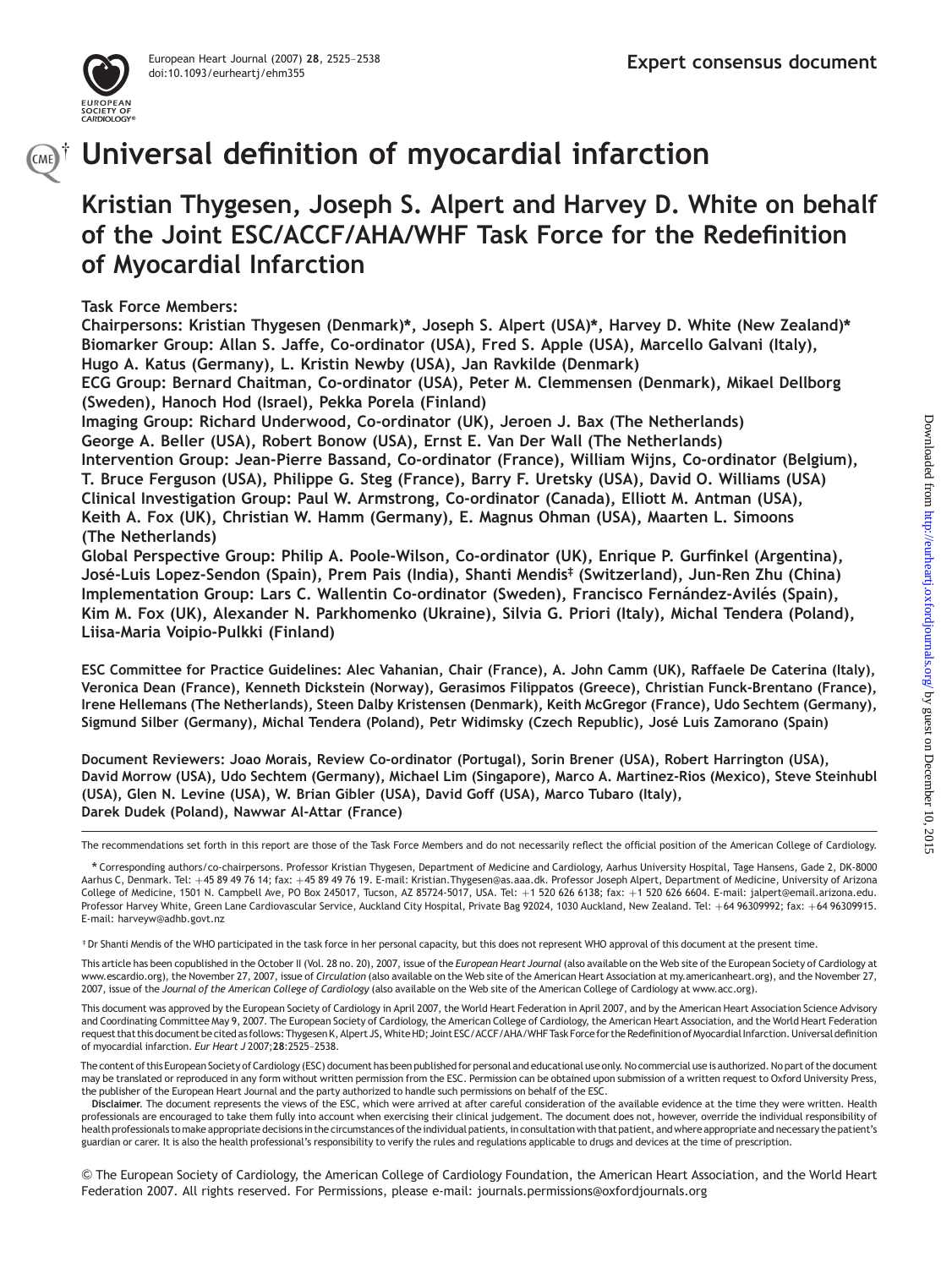# Definition of myocardial infarction

# Criteria for acute myocardial infarction

The term myocardial infarction should be used when there is evidence of myocardial necrosis in a clinical setting consistent with myocardial ischaemia. Under these conditions any one of the following criteria meets the diagnosis for myocardial infarction:

- Detection of rise and/or fall of cardiac biomarkers (preferably troponin) with at least one value above the 99th percentile of the upper reference limit (URL) together with evidence of myocardial ischaemia with at least one of the following:
	- $\blacksquare$ Symptoms of ischaemia;
	- $\blacksquare$ ECG changes indicative of new ischaemia [new ST-T changes or new left bundle branch block (LBBB)];
	- Development of pathological Q waves in the ECG;
	- Imaging evidence of new loss of viable myocardium or new regional wall motion abnormality.
- Sudden, unexpected cardiac death, involving cardiac arrest, often with symptoms suggestive of myocardial ischaemia, and accompanied by presumably new ST elevation, or new LBBB, and/or evidence of fresh thrombus by coronary angiography and/or at autopsy, but death occurring before blood samples could be obtained, or at a time before the appearance of cardiac biomarkers in the blood.
- For percutaneous coronary interventions (PCI) in patients with normal baseline  $\bullet$ troponin values, elevations of cardiac biomarkers above the 99th percentile URL are indicative of peri-procedural myocardial necrosis. By convention, increases of biomarkers greater than  $3 \times 99$ th percentile URL have been designated as defining PCI-related myocardial infarction. A subtype related to a documented stent thrombosis is recognized.
- For coronary artery bypass grafting (CABG) in patients with normal baseline troponin values, elevations of cardiac biomarkers above the 99th percentile URL are indicative of peri-procedural myocardial necrosis. By convention, increases of biomarkers greater than  $5 \times 99$ th percentile URL plus either new pathological Q waves or new LBBB, or angiographically documented new graft or native coronary artery occlusion, or imaging evidence of new loss of viable myocardium have been designated as defining CABG-related myocardial infarction.
- Pathological findings of an acute myocardial infarction.

# Criteria for prior myocardial infarction

Any one of the following criteria meets the diagnosis for prior myocardial infarction:

- Development of new pathological Q waves with or without symptoms.
- Imaging evidence of a region of loss of viable myocardium that is thinned and fails to contract, in the absence of a non-ischaemic cause.
- Pathological findings of a healed or healing myocardial infarction.

# Introduction

Myocardial infarction is a major cause of death and disability worldwide. Coronary atherosclerosis is a chronic disease with stable and unstable periods. During unstable periods with activated inflammation in the vascular wall, patients may develop a myocardial infarction. Myocardial infarction may be a minor event in a lifelong chronic disease, it may even go undetected, but it may also be a major catastrophic event leading to sudden death or severe haemodynamic deterioration. A myocardial infarction may be the first manifestation of coronary artery disease, or it may occur, repeatedly, in patients with established disease. Information on myocardial infarction attack rates can provide useful data regarding the burden of coronary artery disease within and across populations, especially if standardized data are collected in a manner that demonstrates the distinction between incident and recurrent events. From the epidemiological point of view, the incidence of myocardial infarction in a population can be used as a proxy for the prevalence of coronary artery disease in that population. Furthermore, the term myocardial infarction has major psychological and legal implications for the individual and society. It is an indicator of one of the leading health problems in the world, and it is an outcome measure in clinical trials and observational studies. With these perspectives, myocardial infarction may be defined from a number of different clinical,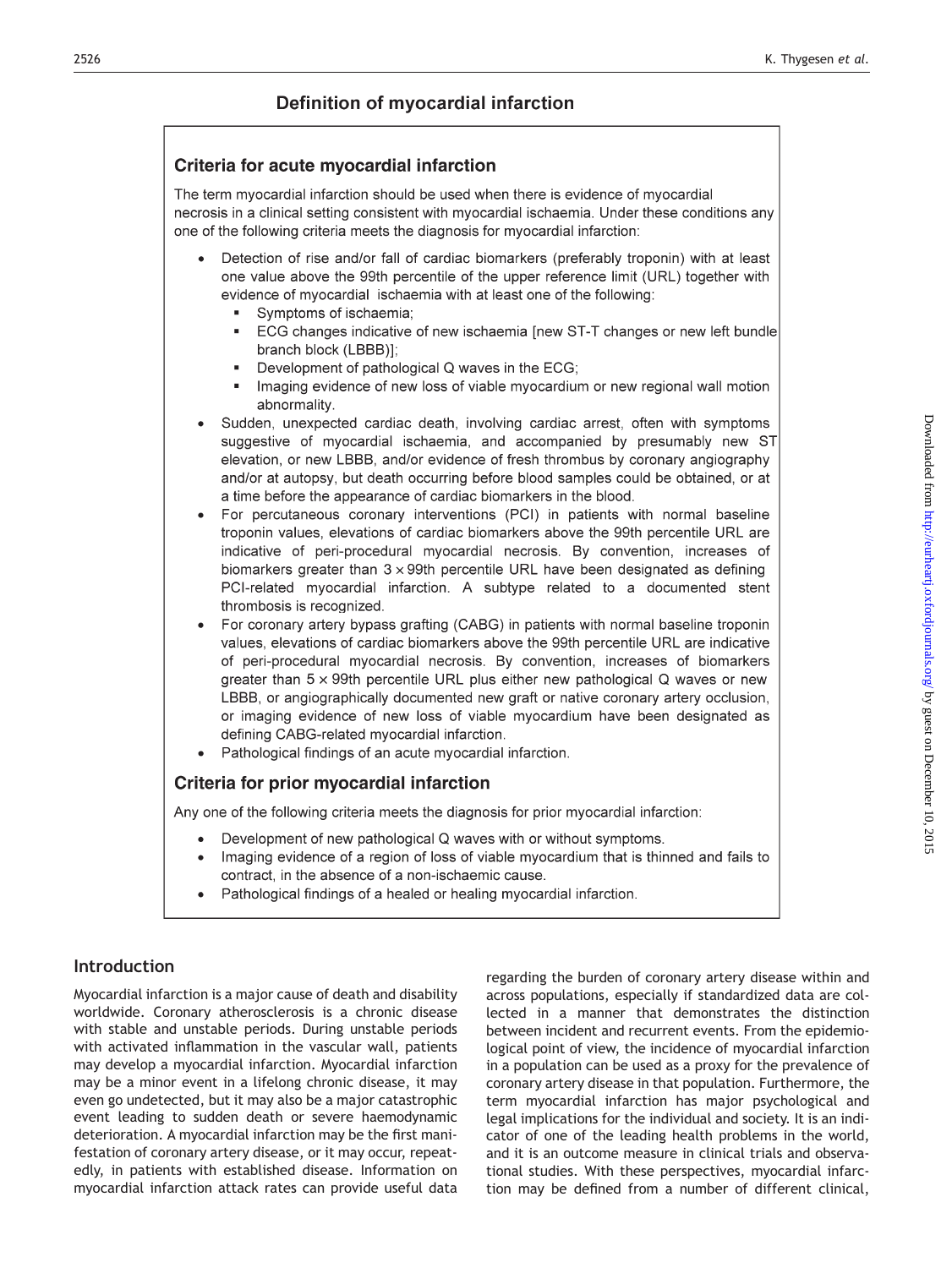electrocardiographic, biochemical, imaging, and pathological characteristics.

In the past, a general consensus existed for the clinical syndrome designated as myocardial infarction. In studies of disease prevalence, the World Health Organization (WHO) defined myocardial infarction from symptoms, ECG abnormalities, and enzymes. However, the development of more sensitive and specific serological biomarkers and precise imaging techniques allows detection of ever smaller amounts of myocardial necrosis. Accordingly, current clinical practice, health care delivery systems, as well as epidemiology and clinical trials all require a more precise definition of myocardial infarction and a re-evaluation of previous definitions of this condition.

It should be appreciated that over the years, while more specific biomarkers of myocardial necrosis became available, the accuracy of detecting myocardial infarction has changed. Such changes occurred when glutamineoxaloacetic transaminase (GOT) was replaced by lactate dehydrogenase (LDH) and later by creatine kinase (CK) and the MB fraction of CK, i.e. CKMB activity and CKMB mass. Current, more specific, and sensitive biomarkers and imaging methods to detect myocardial infarction are further refinements in this evolution.

In response to the issues posed by an alteration in our ability to identify myocardial infarction, the European Society of Cardiology (ESC) and the American College of Cardiology (ACC) convened a consensus conference in 1999 in order to re-examine jointly the definition of myocardial infarction (published in the year 2000 in the European Heart Journal and Journal of the American College of Cardi- $\text{ology}^1$ ). The scientific and societal implications of an altered definition for myocardial infarction were examined from seven points of view: pathological, biochemical, electrocardiographic, imaging, clinical trials, epidemiological, and public policy. It became apparent from the deliberations of the former consensus committee that the term myocardial infarction should not be used without further qualifications, whether in clinical practice, in the description of patient cohorts, or in population studies. Such qualifications should refer to the amount of myocardial cell loss (infarct size), to the circumstances leading to the infarct (e.g. spontaneous or procedure related), and to the timing of the myocardial necrosis relative to the time of the observation (evolving, healing, or healed myocardial infarction). $<sup>1</sup>$ </sup>

Following the 1999 ESC/ACC consensus conference, a group of cardiovascular epidemiologists met to address the specific needs of population surveillance. This international meeting, representing several national and international organizations, published recommendations in Circulation 2003.<sup>2</sup> These recommendations addressed the needs of researchers engaged in long-term population trend analysis in the context of changing diagnostic tools using retrospective medical record abstraction. Also considered was surveillance in developing countries and out-of-hospital death, both situations with limited and/or missing data. These recommendations continue to form the basis for epidemiological research.

Given the considerable advances in the diagnosis and management of myocardial infarction since the original document was published, the leadership of the ESC, the ACC, and the American Heart Association (AHA) convened, together with the World Heart Federation (WHF), a Global

Task Force to update the 2000 consensus document.<sup>1</sup> As with the previous consensus committee, the Global Task Force was composed of a number of working groups in order to refine the ESC/ACC criteria for the diagnosis of myocardial infarction from various perspectives. With this goal in mind, the working groups were composed of experts within the field of biomarkers, ECG, imaging, interventions, clinical investigations, global perspectives, and implications. During several Task Force meetings, the recommendations of the working groups were co-ordinated, resulting in the present updated consensus document.

The Task Force recognizes that the definition of myocardial infarction will be subject to a variety of changes in the future as a result of scientific advance. Therefore, this document is not the final word on this issue for all time. Further refinement of the present definition will doubtless occur in the future.

#### Clinical features of ischaemia

The term myocardial infarction reflects cell death of cardiac myocytes caused by ischaemia, which is the result of a perfusion imbalance between supply and demand. Ischaemia in a clinical setting most often can be identified from the patient's history and from the ECG. Possible ischaemic symptoms include various combinations of chest, upper extremity, jaw, or epigastric discomfort with exertion or at rest. The discomfort associated with acute myocardial infarction usually lasts at least 20 min. Often, the discomfort is diffuse, not localized, not positional, not affected by movement of the region, and it may be accompanied by dyspnoea, diaphoresis, nausea, or syncope.

These symptoms are not specific to myocardial ischaemia and can be misdiagnosed and thus attributed to gastrointestinal, neurological, pulmonary, or musculoskeletal disorders. Myocardial infarction may occur with atypical symptoms, or even without symptoms, being detected only by ECG, biomarker elevations, or cardiac imaging.

#### Pathology

Myocardial infarction is defined by pathology as myocardial cell death due to prolonged ischaemia. Cell death is categorized pathologically as coagulation and/or contraction band necrosis, which usually evolves through oncosis, but can result to a lesser degree from apoptosis. Careful analysis of histological sections by an experienced observer is essential to distinguish these entities.<sup>1</sup>

After the onset of myocardial ischaemia, cell death is not immediate but takes a finite period to develop (as little as 20 min or less in some animal models). It takes several hours before myocardial necrosis can be identified by macroscopic or microscopic post-mortem examination. Complete necrosis of all myocardial cells at risk requires at least 2–4 h or longer depending on the presence of collateral circulation to the ischaemic zone, persistent or intermittent coronary arterial occlusion, the sensitivity of the myocytes to ischaemia, pre-conditioning, and/or, finally, individual demand for myocardial oxygen and nutrients. Myocardial infarctions are usually classified by size: microscopic (focal necrosis), small  $\sim$  10% of the left ventricular (LV) myocardium], moderate (10–30% of the LV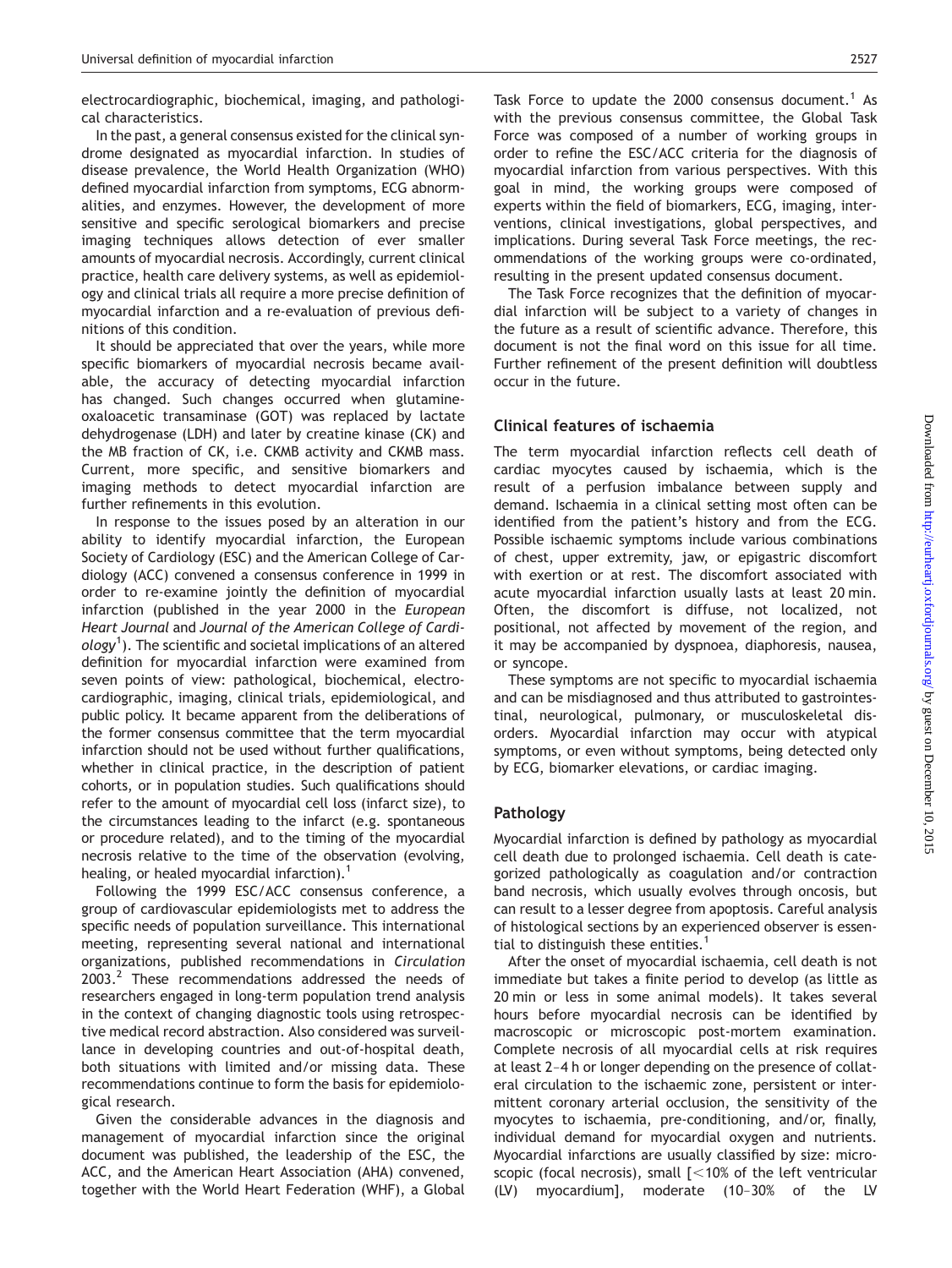myocardium), and large  $(>30\%$  of the LV myocardium), and by location. The pathological identification of myocardial necrosis is made without reference to morphological changes in the coronary arterial tree or to the clinical history.

Myocardial infarction can be defined pathologically as acute, healing, or healed. Acute myocardial infarction is characterized by the presence of polymorphonuclear leukocytes. If the time interval between the onset of the infarction and death is quite brief, e.g. 6 h, minimal or no polymorphonuclear leukocytes may be seen. The presence of mononuclear cells and fibroblasts, and the absence of polymorphonuclear leukocytes characterize healing infarction. Healed infarction is manifested as scar tissue without cellular infiltration. The entire process leading to a healed infarction usually takes at least 5–6 weeks. Reperfusion may alter the macroscopic and microscopic appearance of the necrotic zone by producing myocytes with contraction bands and large quantities of extravasated erythrocytes. Myocardial infarctions can be classified temporally from clinical and other features, as well as according to the pathological appearance, as evolving  $(< 6 h$ ), acute (6 h–7 days), healing (7–28 days), and healed (29 days and beyond). It should be emphasized that the clinical and electrocardiographic timing of the onset of an acute infarction may not correspond exactly with the pathological timing. For example, the ECG may still demonstrate evolving ST-T changes and cardiac biomarkers may still be elevated (implying a recent infarct) at a time when pathologically the infarction is in the healing phase.<sup>1</sup>

Patients who suffer sudden cardiac death with or without ECG changes suggestive of ischaemia represent a challenging diagnostic group. Since these individuals die before pathological changes can develop in the myocardium, it is difficult to say with certainty whether these patients succumbed to a myocardial infarction or to an ischaemic event that led to a fatal arrhythmia. The mode of death in these cases is sudden, but the aetiology remains uncertain unless the individual reported previous symptoms of ischaemic heart disease prior to the cardiac arrest. Some patients with or without a history of coronary disease may develop clinical evidence of ischaemia, including prolonged and profound chest pain, diaphoresis and/or shortness of breath, and sudden collapse. These individuals may die before blood samples for biomarkers can be obtained, or these individuals may be in the lag phase before cardiac biomarkers can be identified in the blood. These patients may have suffered an evolving, fatal, acute myocardial infarction. If these patients present with presumably new ECG changes, for example ST elevation, and often with symptoms of ischaemia, they should be classified as having had a fatal myocardial infarction even if cardiac biomarker evidence of infarction is lacking. Also, patients with evidence of fresh thrombus by coronary angiography (if performed) and/or at autopsy should be classified as having undergone sudden death as a result of myocardial infarction.

#### Clinical classification of myocardial infarction

Clinically the various types of myocardial infarction can be classified as shown in Table 1.

Table 1 Clinical classification of different types of myocardial infarction

#### Type 1

Spontaneous myocardial infarction related to ischaemia due to a primary coronary event such as plaque erosion and/or rupture, fissuring, or dissection

#### Type 2

Myocardial infarction secondary to ischaemia due to either increased oxygen demand or decreased supply, e.g. coronary artery spasm, coronary embolism, anaemia, arrhythmias, hypertension, or hypotension

#### Type 3

Sudden unexpected cardiac death, including cardiac arrest, often with symptoms suggestive of myocardial ischaemia, accompanied by presumably new ST elevation, or new LBBB, or evidence of fresh thrombus in a coronary artery by angiography and/or at autopsy, but death occurring before blood samples could be obtained, or at a time before the appearance of cardiac biomarkers in the blood

# Type 4a

Myocardial infarction associated with PCI Type 4b

Myocardial infarction associated with stent thrombosis as documented by angiography or at autopsy Type 5

Myocardial infarction associated with CABG

On occasion, patients may manifest more than one type of myocardial infarction simultaneously or sequentially. It should also be noted that the term myocardial infarction does not include myocardial cell death associated with mechanical injury from coronary artery bypass grafting (CABG), for example ventricular venting, or manipulation of the heart; nor does it include myocardial necrosis due to miscellaneous causes, e.g. renal failure, heart failure, cardioversion, electrophysiological ablation, sepsis, myocarditis, cardiac toxins, or infiltrative diseases.

#### Biomarker evaluation

Myocardial cell death can be recognized by the appearance in the blood of different proteins released into the circulation from the damaged myocytes: myoglobin, cardiac troponin T and I, CK, LDH, as well as many others.<sup>3</sup> Myocardial infarction is diagnosed when blood levels of sensitive and specific biomarkers such as cardiac troponin or CKMB are increased in the clinical setting of acute myocardial ischaemia.<sup>1</sup> Although elevations in these biomarkers reflect myocardial necrosis, they do not indicate its mechanism. $^{3,4}$ Thus, an elevated value of cardiac troponin in the absence of clinical evidence of ischaemia should prompt a search for other aetiologies of myocardial necrosis, such as myocarditis, aortic dissection, pulmonary embolism, congestive heart failure, renal failure, and other examples indicated in Table 2.

The preferred biomarker for myocardial necrosis is cardiac troponin (I or T), which has nearly absolute myocardial tissue specificity as well as high clinical sensitivity, thereby reflecting even microscopic zones of myocardial necrosis.<sup>3</sup> An increased value for cardiac troponin is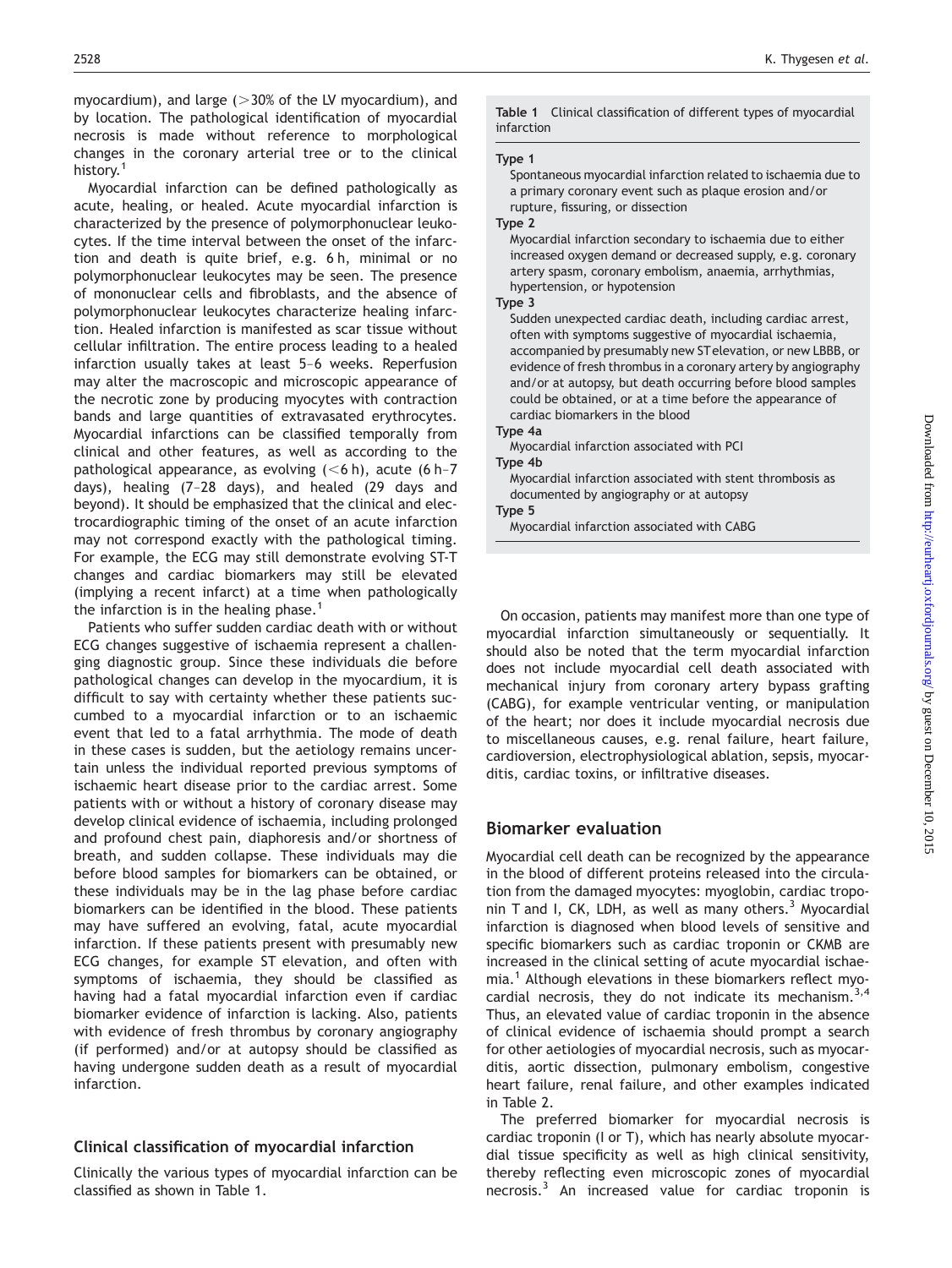Table 2 Elevations of troponin in the absence of overt ischemic heart disease

| Cardiac contusion, or other trauma including surgery, ablation,<br>pacing, etc.            |
|--------------------------------------------------------------------------------------------|
| Congestive heart failure–acute and chronic                                                 |
| Aortic dissection                                                                          |
| Aortic valve disease                                                                       |
| Hypertrophic cardiomyopathy                                                                |
| Tachy- or bradyarrhythmias, or heart block                                                 |
| Apical ballooning syndrome                                                                 |
| Rhabdomyolysis with cardiac injury                                                         |
| Pulmonary embolism, severe pulmonary hypertension                                          |
| Renal failure                                                                              |
| Acute neurological disease, including stroke or subarachnoid<br>haemorrhage                |
| Infiltrative diseases, e.g. amyloidosis, haemochromatosis,<br>sarcoidosis, and scleroderma |
| Inflammatory diseases, e.g. myocarditis or myocardial extension<br>of endo-/pericarditis   |
| Drug toxicity or toxins                                                                    |
| Critically ill patients, especially with respiratory failure or sepsis                     |
| Burns, especially if affecting $>$ 30% of body surface area                                |
| <b>Extreme exertion</b>                                                                    |
|                                                                                            |

Modified from Jaffe *et*  $al., ^4$  and French and White. $^5$ 

defined as a measurement exceeding the 99th percentile of a normal reference population  $(URL = upper reference$ limit). Detection of a rise and/or fall of the measurements is essential to the diagnosis of acute myocardial infarction.<sup>6</sup> The above-mentioned discriminatory percentile is designated as the decision level for the diagnosis of myocardial infarction, and must be determined for each specific assay with appropriate quality control.<sup>7-9</sup> Optimal precision  $[coef$ ficient of variation (CV)] at the 99th percentile URL for each assay should be defined as  $\leq$  10%. Better precision (CV  $\leq$  10%) allows for more sensitive assays.<sup>10,11</sup> The use of assays that do not have independent validation of optimal precision  $(CV \leq 10\%)$  is not recommended. The values for the 99th percentile can be found on the International Federation for Clinical Chemistry website http://www.ifcc.org/index.php? option=com\_remository&Itemid=120&func=fileinfo&id=7.

Blood samples for the measurement of troponin should be drawn on first assessment (often some hours after the onset of symptoms) and  $6-9$  h later.<sup>12</sup> An occasional patient may require an additional sample between 12 and 24 h if the earlier measurements were not elevated and the clinical suspicion of myocardial infarction is high. $12$  To establish the diagnosis of myocardial infarction, one elevated value above the decision level is required. The demonstration of a rising and/or falling pattern is needed to distinguish background elevated troponin levels, e.g. patients with chronic renal failure (Table 2), from elevations in the same patients which are indicative of myocardial infarction.<sup>6</sup> However, this pattern is not absolutely required to make the diagnosis of myocardial infarction if the patient presents  $>$ 24 h after the onset of symptoms. Troponin values may remain elevated for 7–14 days following the onset of infarction.<sup>4</sup>

If troponin assays are not available, the best alternative is CKMB (measured by mass assay). As with troponin, an increased CKMB value is defined as a measurement above the 99th percentile URL, which is designated as the decision level for the diagnosis of myocardial infarction.<sup>9</sup> Gender-

Measurement of total CK is not recommended for the diagnosis of myocardial infarction, because of the large skeletal muscle distribution and the lack of specificity of this enzyme.

#### Reinfarction

Traditionally, CKMB has been used to detect reinfarction. However, recent data suggest that troponin values provide similar information. $13$  In patients where recurrent myocardial infarction is suspected from clinical signs or symptoms following the initial infarction, an immediate measurement of the employed cardiac marker is recommended. A second sample should be obtained 3–6 h later. Recurrent infarction is diagnosed if there is a  $\geq$  20% increase of the value in the second sample. Analytical values are considered to be different if they are different by  $>$ 3 SDs of the variance of the measures.<sup>14</sup> For troponin, this value is  $5-7%$  for most assays at the levels involved with reinfarction. Thus, a 20% change should be considered significant, i.e. over that expected from analytical variability itself. This value should also exceed the 99th percentile URL.

# Electrocardiographic detection of myocardial infarction

The ECG is an integral part of the diagnostic work-up of patients with suspected myocardial infarction.<sup>1,2,15,16</sup> The acute or evolving changes in the ST-T waveforms and the Q-waves when present potentially allow the clinician to date the event, to suggest the infarct-related artery, and to estimate the amount of myocardium at risk. Coronary artery dominance, size and distribution of arterial segments, collateral vessels, and location, extent, and severity of coronary stenoses can also impact ECG manifestations of myocardial ischaemia.<sup>17</sup> The ECG by itself is often insufficient to diagnose acute myocardial ischaemia or infarction since ST deviation may be observed in other conditions such as acute pericarditis, LV hypertrophy, LBBB, Brugada syndrome, and early repolarization patterns.<sup>18</sup> Also Q-waves may occur due to myocardial fibrosis in the absence of coronary artery disease, as in, for example, cardiomyopathy.

#### ECG abnormalities of myocardial ischaemia that may evolve to myocardial infarction

ECG abnormalities of myocardial ischaemia or infarction may be inscribed in the PR segment, the QRS complex, and the ST segment or T-waves. The earliest manifestations of myocardial ischaemia are typical T-waves and ST segment changes.19,20 Increased hyper-acute T-wave amplitude with prominent symmetrical T-waves in at least two contiguous leads is an early sign that may precede the elevation of the ST segment. Increased R-wave amplitude and width (giant R-wave with S-wave diminution) are often seen in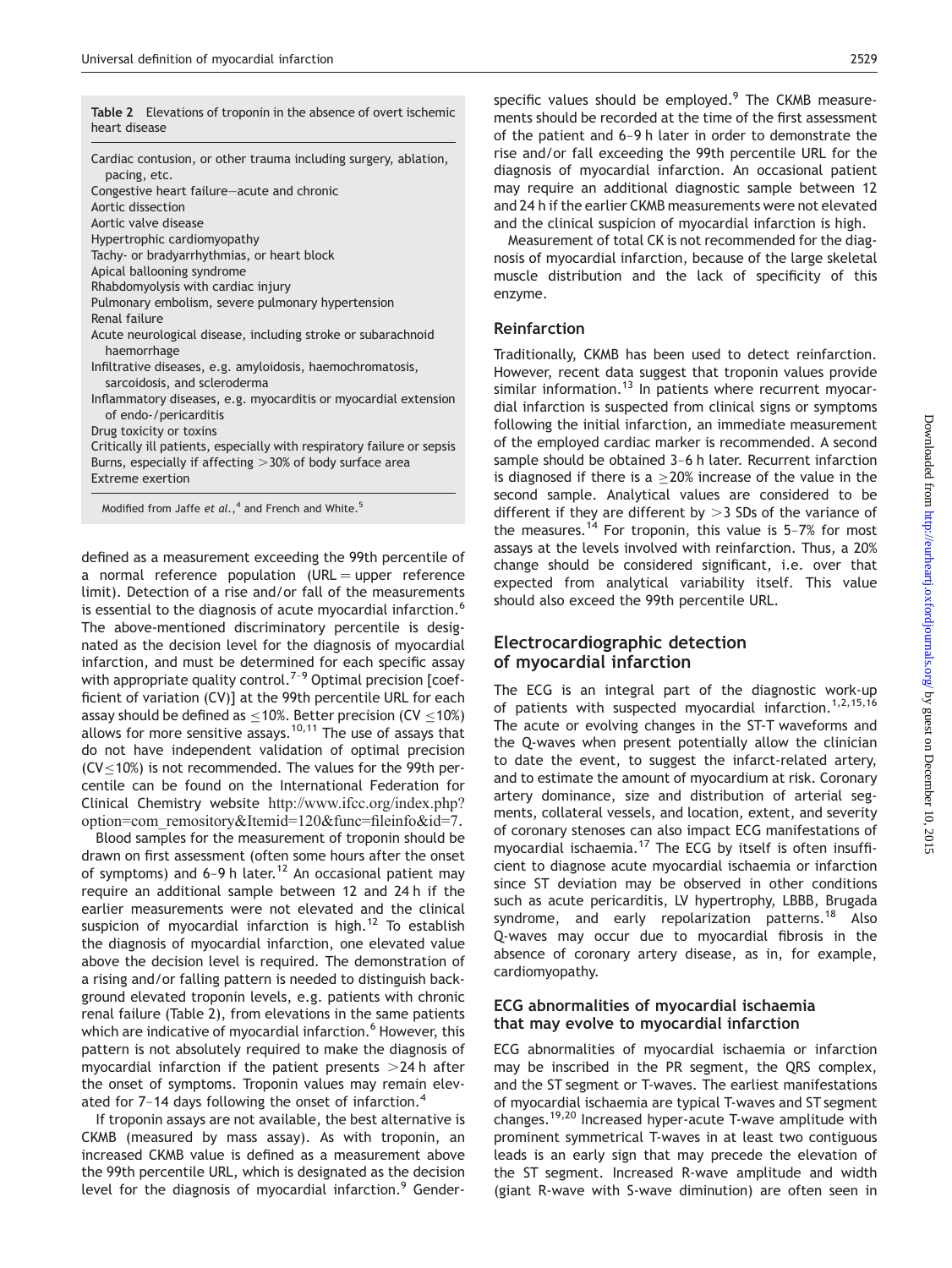Table 3 ECG manifestations of acute myocardial ischaemia (in absence of LVH and LBBB)

#### ST elevation

- New ST elevation at the J-point in two contiguous leads with the cut-off points:  $\geq$  0.2 mV in men or  $\geq$  0.15 mV in women in leads  $V_2-V_3$  and/or  $\geq$  0.1 mV in other leads
- ST depression and T-wave changes
- New horizontal or down-sloping ST depression  $\geq$  0.05 mV in two contiguous leads; and/or T inversion  $\geq$  0.1 mV in two contiguous leads with prominent R-wave or R/S ratio  $>1$

leads exhibiting ST elevation, and tall T-waves reflecting conduction delay in the ischaemic myocardium. $^{21}$  Transient Q-waves may be observed during an episode of acute ischaemia or rarely during acute myocardial infarction with successful reperfusion.<sup>22</sup>

Table 3 lists ECG criteria for the diagnosis of acute myocardial ischaemia that may lead to infarction. The J-point is used to determine the magnitude of the ST elevation. J-point elevation in men decreases with increasing age; however, that is not observed in women, in whom J-point elevation is less than in men. $^{23}$ 

Contiguous leads means lead groups such as anterior leads  $(V_1-V_6)$ , inferior leads (II, III, and aVF), or lateral/apical leads (I and aVL). More accurate spatial contiguity in the frontal plane can be established by the Cabrera display: aVL, I, aVR, II, aVF, and III.<sup>24</sup> Supplemental leads such as  $V_3R$  and  $V_4R$  reflect the free wall of the right ventricle.

Although the criteria in Table 3 require that the ST shift be present in two or more contiguous leads, it should be noted that occasionally acute myocardial ischaemia may create sufficient ST segment shift to meet the criteria in one lead but have slightly less than the required ST shift in an adjacent contiguous lead. Lesser degrees of ST displacement or T-wave inversion in leads without prominent R-wave amplitude do not exclude acute myocardial ischaemia or evolving myocardial infarction.

ST elevation or diagnostic Q-waves in regional lead groups are more specific than ST depression in localizing the site of myocardial ischaemia or necrosis.25,26 However, ST depression in leads  $V_1-V_3$  suggests myocardial ischaemia, especially when the terminal T-wave is positive (ST elevation equivalent), and may be confirmed by concomitant ST elevation  $\geq 0.1$  mV recorded in leads  $V_7-V_9$ .  $^{27,28}$  The term 'posterior' to reflect the basal part of the LV wall that lies on the diaphragm is no longer recommended. It is preferable to refer to this territory as inferobasal.<sup>29</sup> In patients with inferior myocardial infarction it is advisable to record right precordial leads (V<sub>3</sub>R and V<sub>4</sub>R) seeking ST elevation in order to identify concomitant right ventricular infarction.<sup>30</sup>

During an acute episode of chest discomfort, pseudonormalization of previously inverted T-waves may indicate acute myocardial ischaemia. Pulmonary embolism, intracranial processes, or peri-/myocarditis may also result in ST-T abnormalities and should be considered (false positives) in the differential diagnosis.

The diagnosis of myocardial infarction is difficult in the presence of LBBB even when marked ST-T abnormalities or ST elevation are present that exceed standard criteria. $31,32$ A previous ECG may be helpful to determine the presence

Table 4 ECG changes associated with prior myocardial infarction

- Any Q-wave in leads  $V_2-V_3 \geq 0.02$  s or QS complex in leads  $V_2$ and  $V<sub>2</sub>$
- Q-wave  $\geq$  0.03 s and  $\geq$  0.1 mV deep or QS complex in leads I, II, aVL, aVF, or  $V_4$ - $V_6$  in any two leads of a contiguous lead grouping (I, aVL,  $V_6$ ;  $V_4$ - $V_6$ ; II, III, and aVF)<sup>a</sup>
- R-wave  $\geq$  0.04 s in V<sub>1</sub>–V<sub>2</sub> and R/S  $\geq$  1 with a concordant positive T-wave in the absence of a conduction defect

<sup>a</sup>The same criteria are used for supplemental leads  $V_7-V_9$ , and for the Cabrera frontal plane lead grouping.

of acute myocardial infarction in this setting. In patients with right bundle branch block (RBBB), ST-T abnormalities in leads  $V_1-V_3$  are common, making it difficult to assess the presence of ischaemia in these leads; however, when ST elevation or Q-waves are found, myocardial ischaemia or infarction should be considered. Some patients present with ST elevation or new LBBB, and suffer sudden cardiac death before cardiac biomarkers become abnormal or pathological signs of myocardial necrosis become evident at autopsy. These patients should be classified as having had a fatal myocardial infarction.

#### Prior myocardial infarction

As shown in Table 4, Q-waves or QS complexes in the absence of QRS confounders are usually pathognomonic of a prior myocardial infarction. $33-35$  The specificity of the ECG diagnosis for myocardial infarction is greatest when Q-waves occur in several leads or lead groupings. ST deviations or T-waves alone are non-specific findings for myocardial necrosis. However, when these abnormalities occur in the same leads as the Q-waves, the likelihood of myocardial infarction is increased. For example, minor  $Q$ -waves  $> 0.02$ and  $<$  0.03 s that are  $\geq$  0.1 mV deep are suggestive of prior infarction if accompanied by inverted T-waves in the same lead group.

Other validated myocardial infarction-coding algorithms, such as the Minnesota code, Novacode, and WHO MONICA, define Q-wave depth on the basis of depth, width, and ratio of R-wave amplitude, such as Q-wave depth at least one-third or one-fifth of R-wave amplitude, and have been used extensively in epidemiological studies and clinical trials.<sup>36,37</sup>

#### Conditions that confound the ECG diagnosis of myocardial infarction

A QS complex in lead  $V_1$  is normal. A Q-wave <0.03 s and  $<$  1/4 of the R-wave amplitude in lead III is normal if the frontal QRS axis is between 30 and  $0^\circ$ . The Q-wave may also be normal in aVL if the frontal QRS axis is between 60 and  $90^\circ$ . Septal Q-waves are small non-pathological Q-waves  $<$  0.03 s and  $<$  1/4 of the R-wave amplitude in leads I, aVL, aVF, and  $V_4$ - $V_6$ . Pre-excitation, obstructive or dilated cardiomyopathy, LBBB, RBBB, left anterior hemiblock, left and right ventricular hypertrophy, myocarditis, acute cor pulmonale, or hyperkalaemia may be associated with Q/QS complexes in the absence of myocardial infarction. ECG abnormalities that simulate myocardial ischaemia or infarction are presented in Table 5.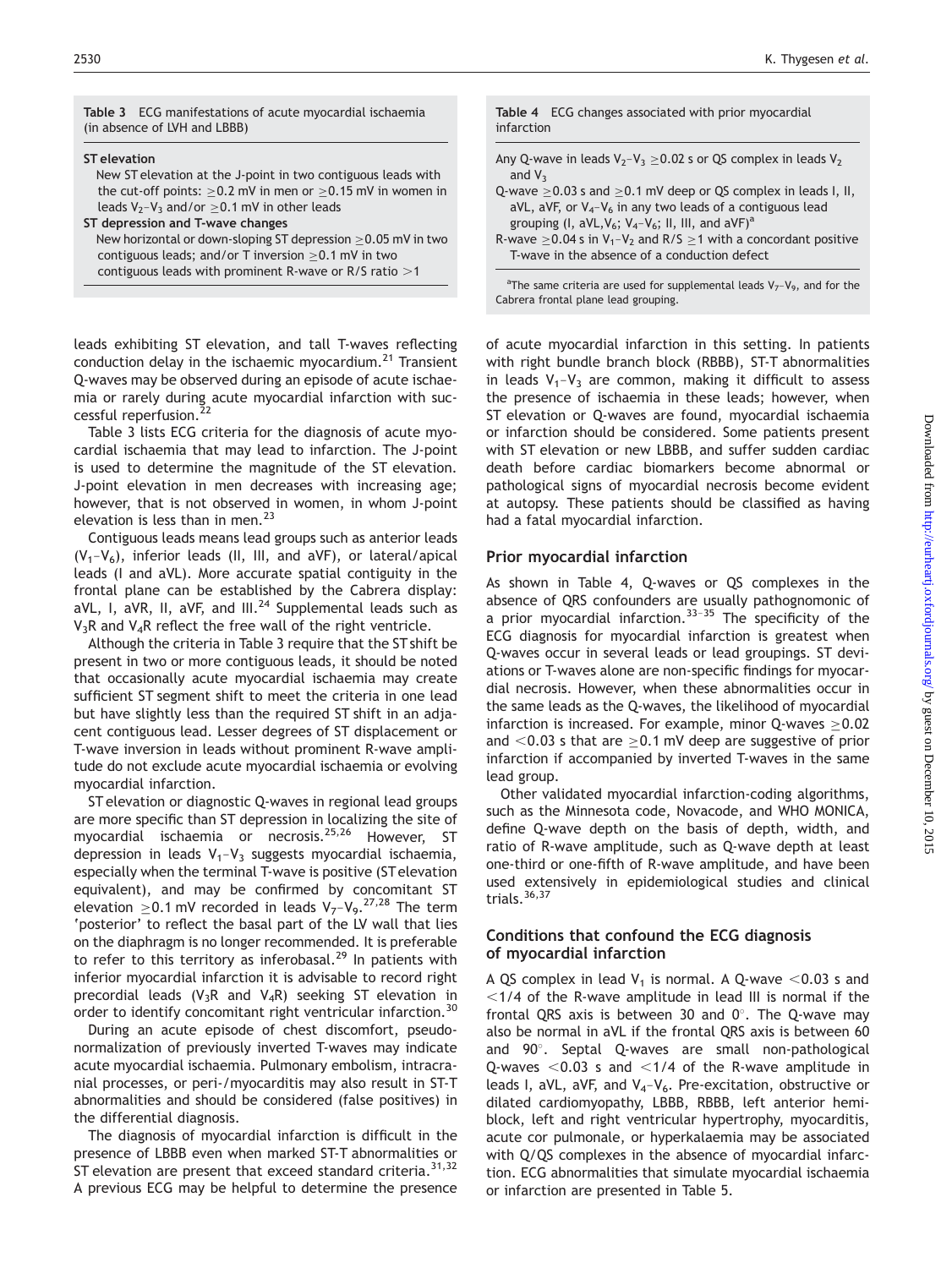Table 5 Common ECG pitfalls in diagnosing myocardial infarction

| <b>False positives</b><br>Benign early repolarization<br>I BBB<br>Pre-excitation<br>Brugada syndrome<br>Peri-/myocarditis<br>Pulmonary embolism |
|-------------------------------------------------------------------------------------------------------------------------------------------------|
| Subarachnoid haemorrhage                                                                                                                        |
| Metabolic disturbances such as hyperkalaemia                                                                                                    |
| Failure to recognize normal limits for J-point displacement                                                                                     |
| Lead transposition or use of modified Mason-Likar<br>configuration <sup>24</sup>                                                                |
| Cholecystitis                                                                                                                                   |
| <b>False negatives</b>                                                                                                                          |
| Prior myocardial infarction with Q-waves and/or persistent<br><b>ST</b> elevation                                                               |
| Paced rhythm                                                                                                                                    |
| LBBB                                                                                                                                            |

#### Reinfarction

The ECG diagnosis of reinfarction following the initial infarction may be confounded by the initial evolutionary ECG changes. Reinfarction should be considered when ST elevation  $>0.1$  mV reoccurs in a patient having a lesser degree of ST elevation or new pathognomonic Q waves, in at least two contiguous leads, particularly when associated with ischaemic symptoms for 20 min or longer. The re-elevation of the ST segment can, however, also be seen in threatening myocardial rupture and should lead to additional diagnostic work-up. ST depression or LBBB on their own should not be considered valid criteria for myocardial infarction.

#### Coronary revascularization

ECG abnormalities during or after percutaneous coronary intervention (PCI) are similar to those seen during spontaneous myocardial infarction. In patients who have undergone CABG, new ST-T abnormalities are common but not necessarily diagnostic of myocardial ischaemia.<sup>38</sup> However, when new pathological Q waves (Table 4) appear in territories other than those identified before surgery, myocardial infarction should be considered, particularly if associated with elevated biomarkers, new wall motion abnormalities, or haemodynamic instability.

#### Imaging techniques

Non-invasive imaging plays many roles in patients with known or suspected myocardial infarction, but this section concerns only its role in the diagnosis and characterization of infarction. The underlying rationale is that regional myocardial hypoperfusion and ischaemia lead to a cascade of events including myocardial dysfunction, cell death, and healing by fibrosis. Important imaging parameters are therefore perfusion, myocyte viability, myocardial thickness, thickening, and motion, and the effects of fibrosis on the kinetics of radiolabelled and paramagnetic contrast agents.

Commonly used imaging techniques in acute and chronic infarction are echocardiography, radionuclide ventriculography, myocardial perfusion scintigraphy (MPS), and magnetic resonance imaging (MRI). Positron emission tomography (PET) and X-ray computed tomography (CT) are less common. There is considerable overlap in their capabilities, but only the radionuclide techniques provide a direct assessment of myocardial viability because of the properties of the tracers used. Other techniques provide indirect assessments of myocardial viability, such as myocardial function from echocardiography or myocardial fibrosis from MRI.

#### Echocardiography

Echocardiography is an excellent real-time imaging technique with moderate spatial and temporal resolution. Its strength is the assessment of myocardial thickness, thickening, and motion at rest. This can be aided by tissue Doppler imaging. Echocardiographic contrast agents can improve endocardial visualization, but contrast studies are not yet fully validated for the detection of myocardial necrosis, although early work is encouraging.<sup>39</sup>

# Radionuclide imaging

Several radionuclide tracers allow viable myocytes to be imaged directly, including thallium-201, technetium-99m MIBI, tetrofosmin, and  $[^{18}F]2$ -fluorodeoxyglucose (FDG).  $^{40-42}$ The strength of the techniques are that they are the only commonly available direct methods of assessing viability, although the relatively low resolution of the images disadvantages them for detecting small areas of infarction.<sup>43</sup> The common single photon-emitting radio-pharmaceuticals are also tracers of myocardial perfusion and so the techniques readily detect areas of infarction and inducible perfusion abnormalities. ECG-gated imaging provides a reliable assessment of myocardial motion, thickening, and global function.44,45

### Magnetic resonance imaging

Cardiovascular MRI has high spatial resolution and moderate temporal resolution. It is a well-validated standard for the assessment of myocardial function and has, in theory, similar capability to echocardiography in suspected acute infarction. It is, however, more cumbersome in an acute setting and is not commonly used. Paramagnetic contrast agents can be used to assess myocardial perfusion and the increase in extracellular space associated with the fibrosis of chronic infarction. The former is not yet fully validated in clinical practice, but the latter is well validated and can play an important role in the detection of infarction.<sup>46,47</sup>

#### X-Ray computed tomography

Infarcted myocardium is initially visible to CT as a focal area of decreased LV enhancement, but later imaging shows hyperenhancement as with late gadolinium imaging by MRI.<sup>48,49</sup> This finding is clinically relevant because contrast-enhanced CT may be performed for suspected embolism and aortic dissection, conditions with clinical features that overlap with those of acute myocardial infarction.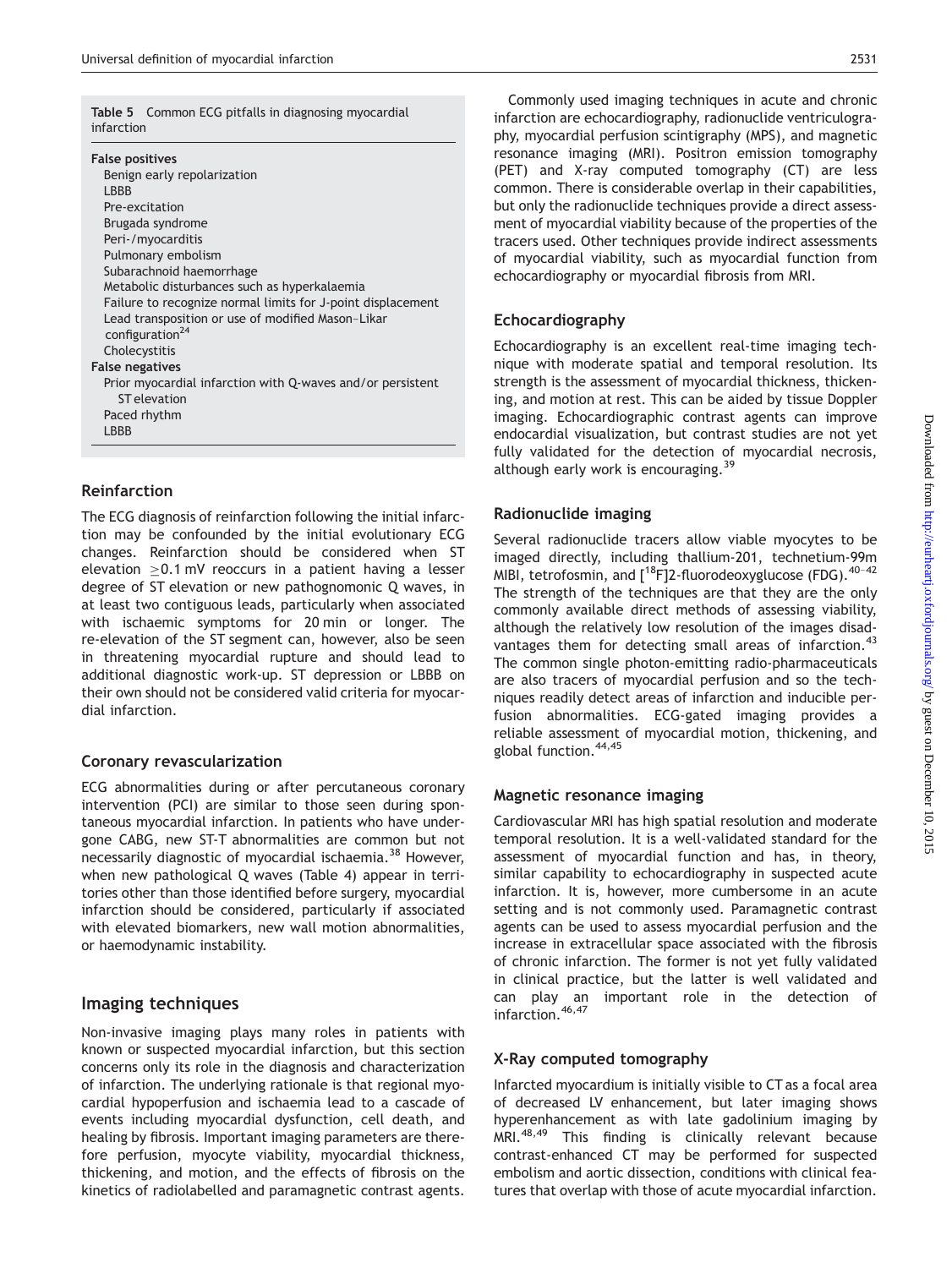#### Application in the acute phase of myocardial infarction

Imaging techniques can be useful in the diagnosis of myocardial infarction because of the ability to detect wall motion abnormalities in the presence of elevated cardiac biomarkers. If for some reason biomarkers have not been measured or may have normalized, demonstration of new loss of myocardial viability alone in the absence of nonischaemic causes meets the criteria for myocardial infarction. However, if biomarkers have been measured at appropriate times and are normal, the determinations of these take precedence over the imaging criteria.

Echocardiography provides assessment of many nonischaemic causes of acute chest pain such as peri-myocarditis, valvular heart disease, cardiomyopathy, pulmonary embolism, or aortic dissection. Echocardiography is the imaging technique of choice for detecting complications of acute infarction including myocardial free wall rupture, acute ventricular septal defect, and mitral regurgitation secondary to papillary muscle rupture or ischaemia. However, echocardiography cannot distinguish regional wall motion abnormalities due to myocardial ischaemia from infarction.

Radionuclide assessment of perfusion at the time of patient presentation can be performed with immediate tracer injection and imaging that can be delayed for up to several hours. The technique is interpreter dependent, although objective quantitative analysis is available. ECG gating provides simultaneous information on LV function.

An important role of acute echocardiography or radionuclide imaging is in patients with suspected myocardial infarction and a non-diagnostic ECG. A normal echocardiogram or resting ECG-gated scintigram has a 95–98% negative predictive value for excluding acute infarction.<sup>50-54</sup> Thus, imaging techniques are useful for early triage and discharge of patients with suspected myocardial infarction.<sup>55,56</sup>

A regional myocardial wall motion abnormality or loss of normal thickening may be caused by acute myocardial infarction or by one or more of several other ischaemic conditions including old infarction, acute ischaemia, stunning, or hibernation. Non-ischaemic conditions such as cardiomyopathy and inflammatory or infiltrative diseases can also lead to regional loss of viable myocardium or functional abnormality, and so the positive predictive value of imaging techniques is not high unless these conditions can be excluded and unless a new abnormality is detected or can be presumed to have arisen in the setting of other features of acute myocardial infarction.

#### Application in the healing or healed phase of myocardial infarction

Imaging techniques are useful in myocardial infarction for analysis of LV function, both at rest and during dynamic exercise or pharmacological stress, to provide an assessment of remote inducible ischaemia. Echocardiography and radionuclide techniques, in conjunction with exercise or pharmacological stress, can identify ischaemia and myocardial viability. Non-invasive imaging techniques can diagnose healing or healed infarction by demonstrating regional wall motion, thinning, or scar in the absence of other causes.

The high resolution of contrast-enhanced MRI means that areas of late enhancement correlate well with areas of fibrosis and thereby enable differentiation between transmural and subendocardial scarring. $57$  The technique is therefore potentially valuable in assessing LV function and areas of viable and hence potentially hibernating myocardium.

#### Myocardial infarction associated with revascularization procedures

Peri-procedural myocardial infarction is different from spontaneous infarction, because the former is associated with the instrumentation of the heart that is required during mechanical revascularization procedures by either PCI or CABG. Multiple events that can lead to myocardial necrosis are taking place, often in combination, during both types of intervention.<sup>58-61</sup> While some loss of myocardial tissue may be unavoidable during procedures, it is likely that limitation of such damage is beneficial to the patient and their prognosis.<sup>62</sup>

During PCI, myocardial necrosis may result from recognizable peri-procedural events, alone or in combination, such as side-branch occlusion, disruption of collateral flow, distal embolization, coronary dissection, slow flow or no-reflow phenomenon, and microvascular plugging. Embolization of intracoronary thrombus or atherosclerotic particulate debris cannot be entirely prevented despite current antithrombotic and antiplatelet adjunctive therapy or protection devices. Such events induce extensive inflammation of non-infarcted myocardium surrounding small islets of myocardium necrosis. $63-67$  New areas of myocardial necrosis have been demonstrated by MRI following PCI.<sup>68</sup> A separate subcategory of myocardial infarction is related to stent thrombosis as documented by angiography and/or autopsy.

During CABG, numerous additional factors can lead to peri-procedural necrosis. These include direct myocardial trauma from sewing needles or manipulation of the heart, coronary dissection, global or regional ischaemia related to inadequate cardiac protection, microvascular events related to reperfusion, myocardial damage induced by oxygen free radical generation, or failure to reperfuse areas of the myocardium that are not subtended by graftable vessels. $69-71$  MRI studies suggest that most necrosis in this setting is not focal, but diffuse and localized to the subendocardium.<sup>72</sup> Some clinicians and clinical investigators have preferred using CKMB for the diagnosis of periprocedural infarction because of a substantial amount of data relating CKMB elevations to prognosis.<sup>73,74</sup> However, an increasing number of studies using troponins in that respect have emerged.<sup>59,75</sup>

#### Diagnostic criteria for myocardial infarction with PCI

In the setting of PCI, the balloon inflation during a procedure almost always results in ischaemia whether or not accompanied by ST-T changes. The occurrence of procedure-related cell necrosis can be detected by measurement of cardiac biomarkers before or immediately after the procedure, and again at  $6-12$  and  $18-24$  h.<sup>76,77</sup> Elevations of biomarkers above the 99th percentile URL after PCI, assuming a normal baseline troponin value, are indicative of post-procedural myocardial necrosis. There is currently no solid scientific basis for defining a biomarker threshold for the diagnosis of peri-procedural myocardial infarction. Pending further data, and by arbitrary convention, it is suggested to designate increases more than three times the 99th percentile URL as PCI-related myocardial infarction (type 4a).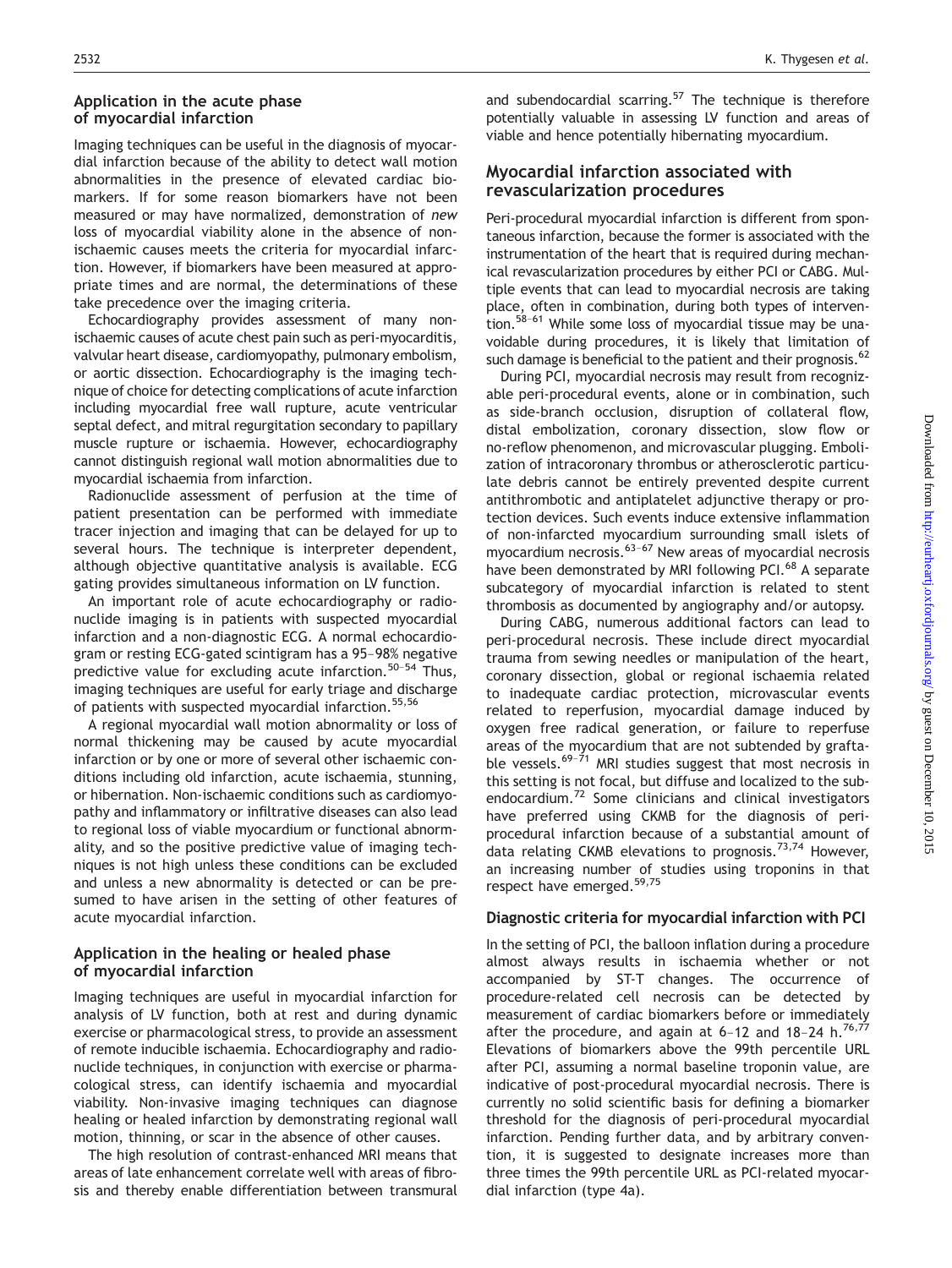If cardiac troponin is elevated before the procedure and not stable for at least two samples 6 h apart, there are insufficient data to recommend biomarker criteria for the diagnosis of peri-procedural myocardial infarction.<sup>77</sup> If the values are stable or falling, criteria for reinfarction by further measurement of biomarkers together with the features of the ECG or imaging can be applied.

A separate subcategory of myocardial infarction (type 4b) is related to stent thrombosis as documented by angiography and/or autopsy. Although iatrogenic, myocardial infarction type 4b with verified stent thrombosis must meet the criteria for spontaneous myocardial infarction as well.

#### Diagnostic criteria for myocardial infarction with CABG

Any increase of cardiac biomarkers after CABG indicates myocyte necrosis, implying that an increasing magnitude of biomarker is likely to be related to an impaired outcome. This has been demonstrated in clinical studies employing CKMB where elevations five, 10 and 20 times the upper limit of normal after CABG were associated with worsened prognosis.<sup>73,78,79</sup> Likewise, the increase of troponin levels after CABG indicates necrosis of myocardial cells, which predicts a poor outcome, in particular when elevated to the highest quartile or quintile of the troponin measurements.<sup>59,75</sup>

Unlike the prognosis, scant literature exists concerning the use of biomarkers for defining myocardial infarction in the setting of CABG. Therefore, biomarkers cannot stand alone in diagnosing myocardial infarction (type 5). In view of the adverse impact on survival observed in patients with significant biomarker elevations, this Task Force suggests, by arbitrary convention, that biomarker values more than five times the 99th percentile of the normal reference range during the first 72 h following CABG, when associated with the appearance of new pathological Q-waves or new LBBB, or angiographically documented new graft or native coronary artery occlusion, or imaging evidence of new loss of viable myocardium, should be considered as diagnostic of a CABG-related myocardial infarction (type 5 myocardial infarction).

# Definition of myocardial infarction in clinical investigations

A universal definition for myocardial infarction would be of great benefit to future clinical studies in this area since it will allow for trial-to-trial comparisons as well as accurate meta-analyses involving multiple investigations. In clinical trials, myocardial infarction may be an entry criterion or an end-point. The definition of myocardial infarction employed in these trials will thus determine the characteristics of patients entering the studies as well as the number of outcome events. In recent investigations, different infarct definitions have been employed, thereby hampering comparison and generalization among these trials.

Consistency among investigators and regulatory authorities with regard to the definition of myocardial infarction used in clinical investigations is essential. The Task Force strongly encourages trialists to employ the definition described in this document. Furthermore, investigators should ensure that a trial provides comprehensive data for the various types of myocardial infarction (e.g. spontaneous, peri-procedural) and includes the employed decision limits for myocardial infarction of the cardiac biomarkers in question. All data should be made available to interested individuals in published format or on a website. Data concerning infarctions should be available in a form consistent with the current revised definitions of myocardial infarction. This does not necessarily restrict trialists to a narrow end-point definition, but rather ensures that across all future trials access to comparable data exists, thereby facilitating cross-study analyses. The recommendations put forward in this section are not detailed and should be supplemented by careful protocol planning and implementation in any clinical trial.

The Task Force strongly endorses the concept of the same decision limit for each biomarker employed for myocardial infarction types 1 and 2, and, likewise, the same higher three- and five-fold decision limits in the setting of myocardial infarction types 4a and 5, respectively $78-80$  (Tables 6 and 7). In clinical trials, as in clinical practice, measurement of cardiac troponin T or I is preferred over measurement of CKMB or other biomarkers for the diagnosis of myocardial

| Multiples $\times$ 99% | MI type 1<br>(spontaneous) | MI type 2<br>(secondary) | MI type $3^*$<br>(sudden death) | MI type 4a**<br>(PCI) | MI type 4b<br>(stent thrombosis) | MI type $5**$<br>(CABG) | Total<br>number |
|------------------------|----------------------------|--------------------------|---------------------------------|-----------------------|----------------------------------|-------------------------|-----------------|
| $1-2 \times$           |                            |                          |                                 |                       |                                  |                         |                 |
| $2-3 \times$           |                            |                          |                                 |                       |                                  |                         |                 |
| $3-5 \times$           |                            |                          |                                 |                       |                                  |                         |                 |
| $5-10 \times$          |                            |                          |                                 |                       |                                  |                         |                 |
| $>10 \times$           |                            |                          |                                 |                       |                                  |                         |                 |
| Total number           |                            |                          |                                 |                       |                                  |                         |                 |

Table 6 Classification of the different types of myocardial infarction according to multiples of the 99th percentile URL of the applied cardiac biomarker

\*Biomarkers are not available for this type of myocardial infarction since the patients expired before biomarker determination could be performed. \*\*For the sake of completeness, the total distribution of biomarker values should be reported. The dark grey areas represent biomarker elevations below the decision limit used for these types of myocardial infarction.

Irrespective of the specific end-point definition chosen in a clinical trial, all data should be provided. All boxes in the table should be completed, including the shaded areas.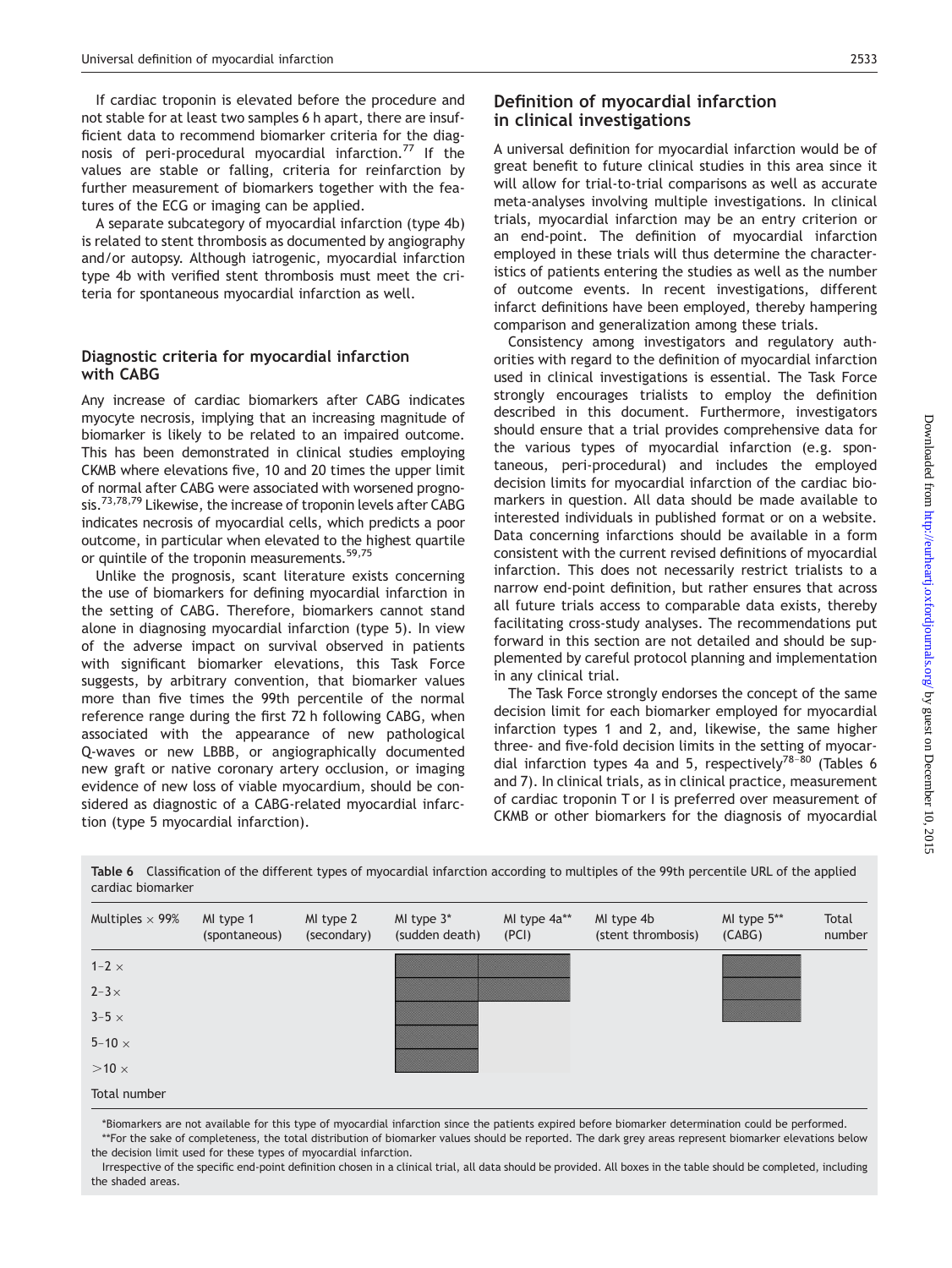| <b>Table 7</b> Sample clinical trial tabulation of randomized patients |
|------------------------------------------------------------------------|
| by types of myocardial infarction                                      |

| Types of MI                                                                                  | Treatment A<br>Number of patients | Treatment B<br>Number of patients |
|----------------------------------------------------------------------------------------------|-----------------------------------|-----------------------------------|
| MI type 1<br>MI type 2<br>MI type 3<br>MI type 4a<br>MI type 4b<br>MI type 5<br>Total number |                                   |                                   |

infarction. Assessment of the quantity of myocardial damage (infarct size) is also an important trial end-point. Although the specific measurements vary depending on the assay and whether cardiac troponin T or I is used, in most studies troponin values correlate better with radionuclideand MRI-determined infarct size than do CK and CKMB. 81-83

The use of cardiac troponins will undoubtedly increase the number of events recorded in a particular investigation because of increased sensitivity for detecting infarction. $84-87$ Ideally, data should be presented so that future clinical investigations or registries can translate the myocardial infarction end-point chosen in one study into the end-point of another study. Thus, measurements should be presented in a uniform manner to allow independent judgement and comparison of the clinical end-points. Furthermore, this Task Force suggests that data be reported as multiples of the 99th percentile URL of the applied biomarker, enabling comparisons between various classes and severity of the different types of myocardial infarction as indicated in Tables 6 and 7.

It is recommended that within a clinical trial all investigators whenever possible should employ the same assay in order to reduce the inter-assay variability, and, even better, the latter could be reduced to zero by application of a core laboratory using the same assay for all measurements.

In the design of a study, investigators should specify the expected effect of the new treatment under investigation. Factors that should be considered include:

- Assessment of the incidence of spontaneous myocardial infarction (type 1) and infarction related to myocardial oxygen supplies and demand (type 2) in treated patients vs. control subjects.
- † Assessment of the incidence of sudden death related to myocardial infarction when applying the suggested criteria (type 3).
- Assessment of the incidence of procedure-related myocardial infarctions and biomarker elevations (PCI, types 4a and 4b; and CABG, type 5).

### Public policy implications of redefinition of myocardial infarction

Evolution of the definition of a specific diagnosis such as myocardial infarction has a number of implications for individual citizens as well as for society at large. The process of assigning a specific diagnosis to a patient should be associated with a specific value for the patient. The resources spent on recording and tracking a particular diagnosis must also have a specific value to society in order to justify the effort. A tentative or final diagnosis is the basis for advice about further diagnostic testing, treatment, lifestyle changes, and prognosis for the patient. The aggregate of patients with a particular diagnosis is the basis for health care planning and policy, and resource allocation.

One of the goals of good clinical practice is to reach a definitive and specific diagnosis, which is supported by current scientific knowledge. The approach to the definition of myocardial infarction outlined in this document meets this goal. In general, the conceptual meaning of the term myocardial infarction has not changed, although new sensitive diagnostic methods have been developed to diagnose this entity. Thus, the current diagnosis of acute myocardial infarction is a clinical diagnosis based on patient symptoms, ECG changes, and highly sensitive biochemical markers, as well as information gleaned from various imaging techniques. However, it is important to characterize the extent of the infarct as well as residual LV function and the severity of coronary artery disease, rather than merely making a diagnosis of myocardial infarction. The information conveyed about the patient's prognosis and ability to work requires more than just the mere statement that the patient has suffered an infarct. The multiple other factors just mentioned are also required so that appropriate social, family, and employment decisions can be made. A number of risk scores have been developed predicting post-infarction prognosis. The classification of the various other prognostic entities associated with myocardial necrosis should lead to a reconsideration of the clinical coding entities currently employed for patients with the myriad conditions that can lead to myocardial necrosis with consequent elevation of biomarkers.

Many patients with myocardial infarction die suddenly. Difficulties in definition of sudden and out-of-hospital death make attribution of the cause of death variable among physicians, regions, and countries. For example, out-of-hospital death is generally ascribed to ischaemic heart disease in the USA but to stroke in Japan. These arbitrary and cultural criteria need re-examination.

It is important that any revised criteria for the definition of myocardial infarction involve comparability of this definition over time so that adequate trend data can be obtained. Furthermore, it is essential to ensure widespread availability and standard application of the measures in order to ensure comparability of data from various geographic regions. Shift in criteria resulting in a substantial increase or decrease in case identification will have significant health resource and cost implications.<sup>86,87</sup> Moreover, an increase in sensitivity of the criteria for myocardial infarction might entail negative consequences for some patients who are not currently labelled as having had an infarction. On the other hand, increasing diagnostic sensitivity for myocardial infarction can have a positive impact for a society:

- Increasing the sensitivity of diagnostic criteria for myocardial infarction will result in more cases identified in a society, thereby allowing appropriate secondary prevention.
- Increasing the specificity of diagnostic criteria for myocardial infarction will result in more accurate diagnosis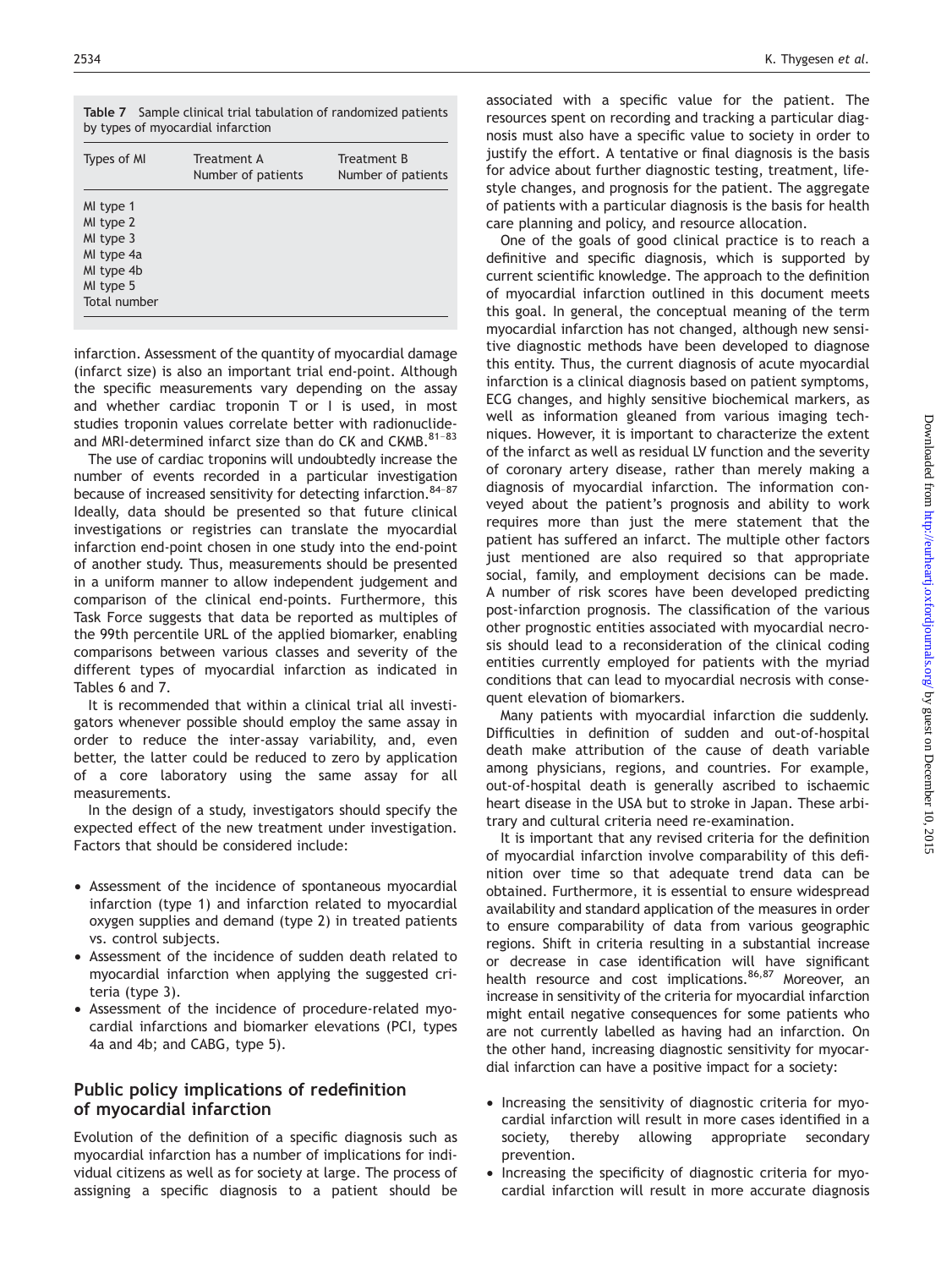but will not exclude the presence of coronary artery disease, the cases of which may benefit from secondary prevention.

It should be appreciated that the agreed modification of the definition of myocardial infarction may be associated with consequences for the patients and their families with respect to psychological status, life insurance, professional career, as well as driving and pilot licences. Also the diagnosis is associated with societal implications as to diagnosisrelated coding, hospital reimbursement, mortality statistics, sick leave, and disability attestation.

In order to meet this challenge, physicians must be adequately informed of the altered diagnostic criteria. Educational materials will need to be created and treatment guidelines must be appropriately adapted. Professional societies should take steps to facilitate the rapid dissemination of the revised definition to physicians, other health care professionals, administrators, and the general public.

#### Global perspectives of the redefinition of myocardial infarction

Cardiovascular disease is a global health problem. Approximately one-third of persons in the world die of cardiovascular disease, largely coronary artery disease and stroke, and 80% of these deaths from cardiovascular disease occur in developing countries. The greater proportion of deaths is due to heart disease and specifically coronary heart disease, of which myocardial infarction is a major manifestation. Since it is difficult to measure the prevalence of coronary artery disease in a population, the incidence of myocardial infarction may be used as a proxy, provided that a consistent definition is used when different populations, countries, or continents are being compared.

The changes in the definition of myocardial infarction have critical consequences for less developed and developing countries. In many countries, the resources to apply the new definition may not be available in all hospitals. However, many developing countries already do have medical facilities capable of or currently employing the proposed definition of myocardial infarction. In the context of the overall cost for a patient with myocardial infarction, the expense associated with a troponin assay would not be excessive and should be economically affordable in many hospitals in developing countries, particularly those where infarcts are frequent events. The necessary equipment, staff training, and running costs may be lacking in some regions, but certainly not in others. In less advantaged hospitals, the diagnosis of myocardial infarction may depend mostly on clinical signs and symptoms coupled with less sophisticated biomarker analyses. Some of these institutions may only have access to CK and its isoenzymes at the

present time. The redefinition arises from and is compatible with the latest scientific knowledge and with advances in technology, particularly with regard to the use of biomarkers, high quality electrocardiography, and imaging techniques. The definition can and should be used by developed countries immediately, and by developing countries as quickly as resources become available.

The change in the definition of myocardial infarction will have a substantial impact on the identification, prevention, and treatment of cardiovascular disease throughout the world. The new definition will impact epidemiological data from developing countries relating to prevalence and incidence. The simultaneous and continuing use of the older WHO definition for some years would allow a comparison between data obtained in the past and data to be acquired in the future employing the newer biomarker approach. Cultural, financial, structural, and organizational problems in the different countries of the world in diagnosis and therapy of acute myocardial infarction will require ongoing investigation. It is essential that the gap between therapeutic and diagnostic advances be addressed in this expanding area of cardiovascular disease.

# Conflicts of interest

The members of the Task Force established by the ESC, the ACCF, AHA and the WHF have participated independently in the preparation of this document, drawing on their academic and clinical experience and applying an objective and critical examination of all available literature. Most have undertaken and are undertaking work in collaboration with industry and governmental or private health providers (research studies, teaching conferences, consultation), but all believe such activities have not influenced their judgement. The best guarantee of their independence is in the quality of their past and current scientific work. However, to ensure openness, their relations with industry, government and private health providers are reported in the ESC and European Heart Journal websites (www.escardio.org and www.eurheartj.org). Expenses for the Task Force/Writing Committee and preparation of this document were provided entirely by the above mentioned joint associations.

#### Acknowledgements

We are indebted to Professor Erling Falk MD for reviewing the section on 'Pathology'. Furthermore, we are very grateful to the dedicated staff of the Guidelines Department of the ESC. We would also like to thank and to acknowledge the contribution of the following companies through unrestricted educational grants, none of whom were involved in the development of this publication and in no way influenced its contents. Premium observer: GSK. Observer: AstraZeneca, Beckman-Coulter, Dade Behring, Roche Diagnostics, Sanofi-Aventis, Servier.



The CME Text 'Universal definition of myocardial infarction' is accredited by the European Board for Accreditation in Cardiology (EBAC) for '1' hour of external CME credits. Each participant should claim only those hours of credit that have actually been spent in the educational activity. EBAC works according to the quality standards of the European Accreditation Council for Continuing Medical Education (EACCME), which is an institution of the European Union of Medical Specialists (UEMS). In compliance with EBAC/ EACCME guidelines, all authors participating in this programme have disclosed potential conflicts of interest that might cause a bias in the article. The Organizing Committee is responsible for ensuring that all potential conflicts of interest relevant to the programme are declared to the participants prior to the CME activities.

CME questions for this article are available at: European Heart Journal http://cme.oxfordjournals.org/cgi/hierarchy/oupcme\_node;ehj and European Society of Cardiology http://www.escardio.org/knowledge/guidelines.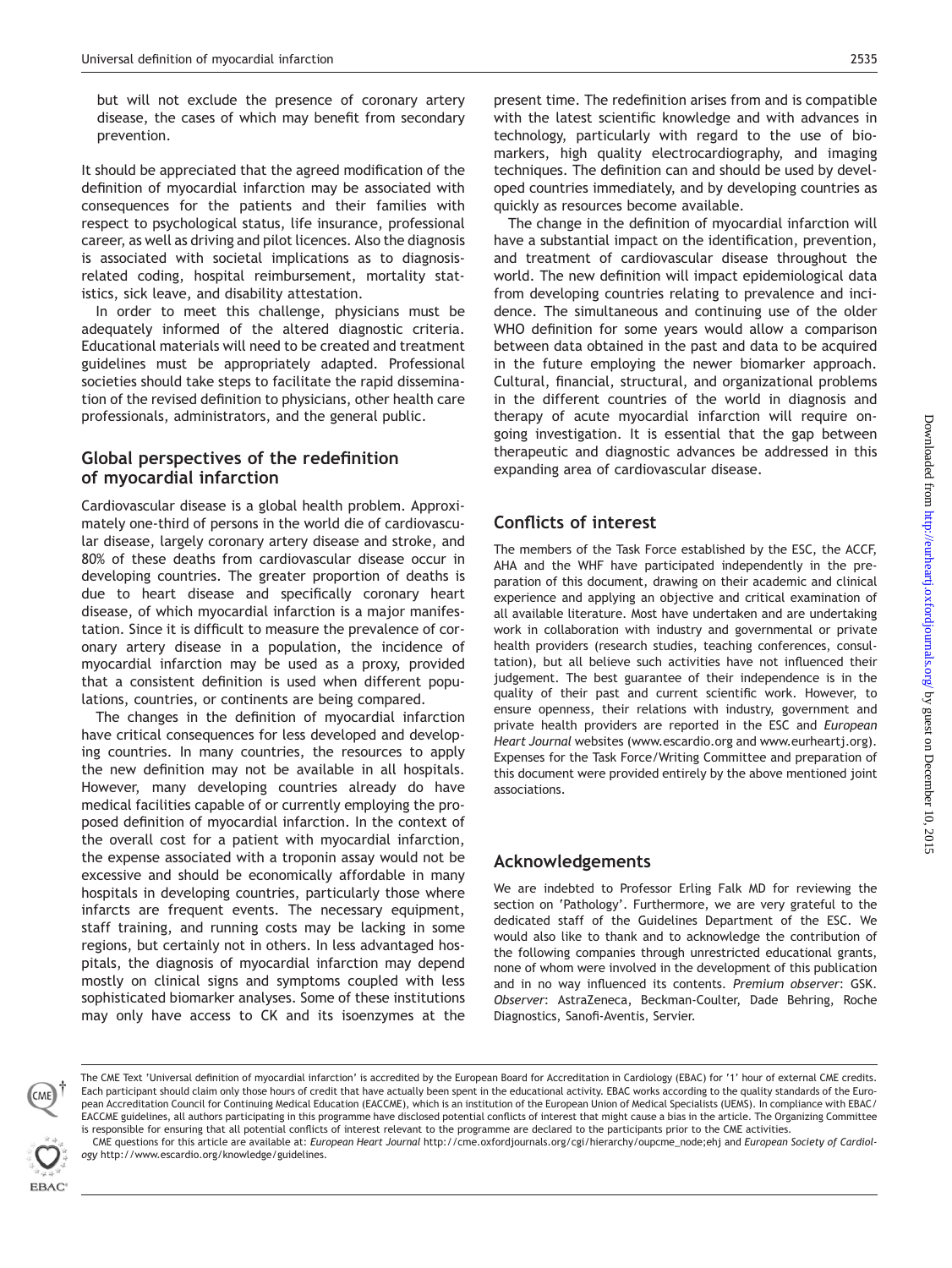#### References

- 1. The Joint European Society of Cardiology/American College of Cardiology Committee. Myocardial infarction redefined—A consensus document of the Joint European Society of Cardiology/American College of Cardiology Committee for the Redefinition of Myocardial Infarction. Eur Heart J 2000;<sup>21</sup>:1502–1513; J Am Coll Cardiol 2000;<sup>36</sup>:959–969.
- 2. Luepker RV, Apple FS, Christenson RH, Crow RS, Fortmann SP, Goff D, Goldberg RJ, Hand MM, Jaffe AS, Julian DG, Levy D, Manolio T, Mendis S, Mensah G, Pajak A, Prineas RJ, Reddy S, Roger VL, Rosamond WD, Shahar E, Sharrett R, Sorlie P, Tunstall-Pedoe H. Case definitions for acute coronary heart disease in epidemiology and clinical research studies. A statement from the AHA Council on Epidemiology and Prevention; AHA Statistics Committee; World Heart Federation Council on Epidemiology and Prevention; the European Society of Cardiology Working Group on Epidemiology and Prevention; Centers for Disease Control and Prevention; and the National Heart, Lung, and Blood Institute. Circulation 2003;<sup>108</sup>:2543–2549.
- 3. Jaffe AS, Ravkilde J, Roberts R, Näslund U, Apple FS, Galvani M, Katus H. It's time for a change to a troponin standard. Circulation 2000;102: 1216–1220.
- 4. Jaffe AS, Babuin L, Apple FS. Biomarkers in acute cardiac disease. J Am Coll Cardiol 2006;<sup>48</sup>:1–11.
- 5. French JK, White HD. Clinical implications of the new definition of myocardial infarction. Heart 2004;<sup>90</sup>:99–106.
- 6. Jaffe AS. Chasing troponin: how low can you go if you can see the rise? J Am Coll Cardiol 2006;<sup>48</sup>:1763–1764.
- 7. Panteghini M, Gerhardt W, Apple FS, Dati F, Ravkilde J, Wu AH. Quality specifications for cardiac troponin assays. Clin Chem Lab Med 2001;39: 175–179.
- 8. Apple FS, Jesse RL, Newby LK, Wu AHB, Christenson RH. National Academy of Clinical Biochemistry and IFCC Committee for Standardization of Markers Cardiac Damage Laboratory Medicine Practice Guidelines: analytical issues for biochemical markers of acute coronary syndromes. Circulation 2007;<sup>115</sup>:e352–e355.
- 9. Morrow DA, Cannon CP, Jesse RL, Newby LK, Ravkilde J, Storrow AB, Wu AHB, Christenson RH. National Academy of Clinical Biochemistry Laboratory Medicine Practice Guidelines: clinical characteristics and utilization of biochemical markers of acute coronary syndromes. Circulation 2007;<sup>115</sup>:e356–e375.
- 10. Apple FS, Parvin CA, Buechler KF, Christenson RH, Wu AHB, Jaffe AS. Validation of the 99th percentile cutoff independent of assay imprecision (CV) for cardiac troponin monitoring for ruling out myocardial infarction. Clin Chem 2005;<sup>51</sup>:2198–2200.
- 11. Panteghini M, Pagani F, Yeo KT, Apple FS, Christenson RH, Dati F, Mair J, Ravkilde J, Wu AHB on behalf of the Committee on Standardization of Markers of Cardiac Damage of the IFCC. Evaluation of imprecision for cardiac troponin assays at low-range concentrations. Clin Chem 2004; <sup>50</sup>:327–332.
- 12. MacRae AR, Kavsak PA, Lustig V, Bhargava R, Vandersluis R, Palomaki GE, Yerna M-J, Jaffe AS. Assessing the requirement for the six-hour interval between specimens in the American Heart Association classification of myocardial infarction in epidemiology and clinical research studies. Clin Chem 2006;<sup>52</sup>:812–818.
- 13. Apple FS, Murakami MM. Cardiac troponin and creatine kinase MB monitoring during in-hospital myocardial reinfarction. Clin Chem 2005;51: 460–463.
- 14. Westgard JO, Klee GG. Quality management. In: Burtis CA, Ashwood ER, Bruns DE, ed. Tietz Textbook of Clinical Chemistry and Molecular Diagnostics, 4th edn). St Louis, MO: Elsevier Saunders; 2006. p498–499.
- 15. Antman EM, Anbe DT, Armstrong PW, Bates ER, Green LE, Hand M, Hochman JS, Krumholz HM, Kushner FG, Lamas GA, Mullany CJ, Ornato JP, Pearle DL, Sloan MA, Smith SC Jr. ACC/AHA guidelines for the management of patients with ST-elevation myocardial infarction: a report of the American College of Cardiology/American Heart Association Task Force on Practice Guidelines (Committee to Revise the 1999 Guidelines for the Management of Patients with Acute Myocardial Infarction) 2004. J Am Coll Cardiol 2004;<sup>44</sup>:671–719; Circulation 2004;<sup>110</sup>:588– 636.
- 16. Braunwald E, Antman EM, Beasley JW, Califf RM, Cheitlin MD, Hochman JS, Jones RH, Kereiakes D, Kupersmith J, Levinet TN, Pepine CJ, Schaeffer JW, Smith EA III, Steward DE, Theroux P. ACC/AHA 2002 guideline update for the management of patients with unstable angina and non-ST-segment elevation myocardial infarction: a report of the American College of Cardiology/American Heart Association Task

Force on Practice Guidelines (Committee on the Management of Patients with Unstable Angina) 2002. J Am Coll Cardiol 2002;<sup>40</sup>:1366–1374; Circulation 2002;<sup>106</sup>:1893–1900.

- 17. Zimetbaum PJ, Josephson ME. Use of the electrocardiogram in acute myocardial infarction. N Engl J Med 2003;<sup>348</sup>:933–940.
- 18. Wang K, Asinger RW, Marriott HJ. ST-segment elevation in conditions other than acute myocardial infarction. N Engl J Med 2003;349: 2128–2135.
- 19. Holland RP, Brooks H. Precordial and epicardial surface potentials during myocardial ischemia in the pig. A theoretical and experimental analysis of the TQ and ST segments. Circ Res 1975;<sup>37</sup>:471–480.
- 20. Richeson JF, Akiyama T, Schenk E. A solid angle analysis of the epicardial ischemic TQ-ST deflection in the pig. A theoretical and experimental study. Circ Res 1978;<sup>43</sup>:879–888.
- 21. Ekmekci A, Toyoshima H, Kwoczynski JK, Nagaya T, Prinzmetal M. Angina pectoris V. Giant R wave and receding S wave in myocardial ischemia and certain non-ischemic conditions. Am J Cardiol 1961;<sup>7</sup>:521–532.
- 22. Matetzky S, Barbash GI, Rabinowitz B, Rath S, Zahav YH, Agranat O, Kaplinsky E, Hod H. Q-wave and non Q-wave myocardial infarction after thrombolysis. J Am Coll Card <sup>1995</sup>:26:1445–1451.
- 23. Mcfarlane PW. Age, sex, and the ST amplitude in health and disease. J Electrocardiol 2001;<sup>34</sup>:S35–S41.
- 24. Kligfield P, Gettes LS, Bailey JJ, Childers R, Deal BJ, Hancock EW, van Herpen G, Kors JA, Macfarlane P, Mirvis DSc, Pahlm O, Rautaharju P, Wagner GS. Recommendations for the standardization and interpretation of the electrocardiogram. Part I: the electrocardiogram and its technology. A scientific statement from the American Heart Association Electrocardiography and Arrhythmias Committee, Council on Clinical Cardiology; the American College of Cardiology Foundation; and the Heart Rhythm Society. Circulation 2007;<sup>115</sup>:1306–1324; J Am Coll Cardiol 2007;49: 1109–1127; Heart Rhythm 2007;<sup>4</sup>:394–412.
- 25. Zimetbaum PJ, Krishnan S, Gold A, Carrozza JP II, Josephson ME. Usefulness of ST-segment elevation in lead III exceeding that of lead II for identifying the location of the totally occluded coronary artery in inferior wall myocardial infarction. Am J Cardiol 1998;<sup>81</sup>:918–919.
- 26. Engelen DJ, Gorgels AP, Cheriex EC, De Muinck ED, Ophuis AJO, Dassen WR, Vainer J, van Ommen VG, Wellens HJ. Value of the electrocardiogram in localizing the occlusion site in the left anterior descending coronary artery in acute anterior myocardial infarction. J Am Coll Cardiol 1999;<sup>34</sup>:389–395.
- 27. Matetzky S, Freimark D, Feinberg MS, Novikov I, Rath S, Rabinowitz B, Kaplinsky E, Hod H. Acute myocardial infarction with isolated ST segment elevation in posterior chest leads V7–V9. Hidden ST-segment elevations revealing acute posterior infarction. J Am Coll Cardiol 1999; <sup>34</sup>:748–753.
- 28. Agarwal JB, Khaw K, Aurignac F, LoCurto A. Importance of posterior chest leads in patients with suspected myocardial infarction, but nondiagnostic 12-lead electrocardiogram. Am J Cardiol 1999;<sup>83</sup>:323–326.
- 29. Bayés de Luna A, Wagner G, Birnbaum Y, Nikus K, Fiol M, Gorgels A, Cinca J, Clemmensen PM, Pahlm O, Sclarowsky S, Stern S, Wellens H. A new terminology for the left ventricular walls and for the location of myocardial infarcts that present Q wave based on the standard of cardiac magnetic resonance imaging. A statement for healthcare professionals from a Committee appointed by the International Society for Holter and Noninvasive Electrocardiography. Circulation 2006;114: 1755–1760.
- 30. Lopez-Sendon J, Coma-Canella I, Alcasena S, Seoane J, Gamallo C. Electrocardiographic findings in acute right ventricular infarction: sensitivity and specificity of electrocardiographic alterations in right precordial leads V4R, V3R, V1, V2 and V3. J Am Coll Cardiol 1985;<sup>6</sup>:1273–1279.
- 31. Sgarbossa EB, Pinsky SL, Barbagelata A, Underwood DA, Gates KB, Topol EJ, Califf RM, Wagner GS. Electrocardiographic diagnosis of evolving acute myocardial infarction in the presence of left bundle branch block. N Engl J Med 1996;<sup>334</sup>:481–487.
- 32. Wong C-K, French JK, Aylward PEG, Stewart RAH, Gao W, Armstrong PW, Van De Werf FJJ, Simes RJ, Raffel OC, Granger CB, Califf RM, White HD. Patients with prolonged ischemic chest pain and presumed-new left bundle branch block have heterogenous outcomes depending on the presence of ST-segment changes. J Am Coll Cardiol 2005;<sup>46</sup>:29–38.
- 33. Savage RM, Wagner GS, Ideker RE, Podolsky SA, Hackel DB. Correlation of postmortem anatomic findings with electrocardiographic changes in patients with myocardial infarction: retrospective study of patients with typical anterior and posterior infarcts. Circulation 1977;55: 279–285.
- 34. Horan LG, Flowers NC, Johnson JC. Significance of the diagnostic Q wave of myocardial infarction. Circulation 1971;<sup>43</sup>:428–436.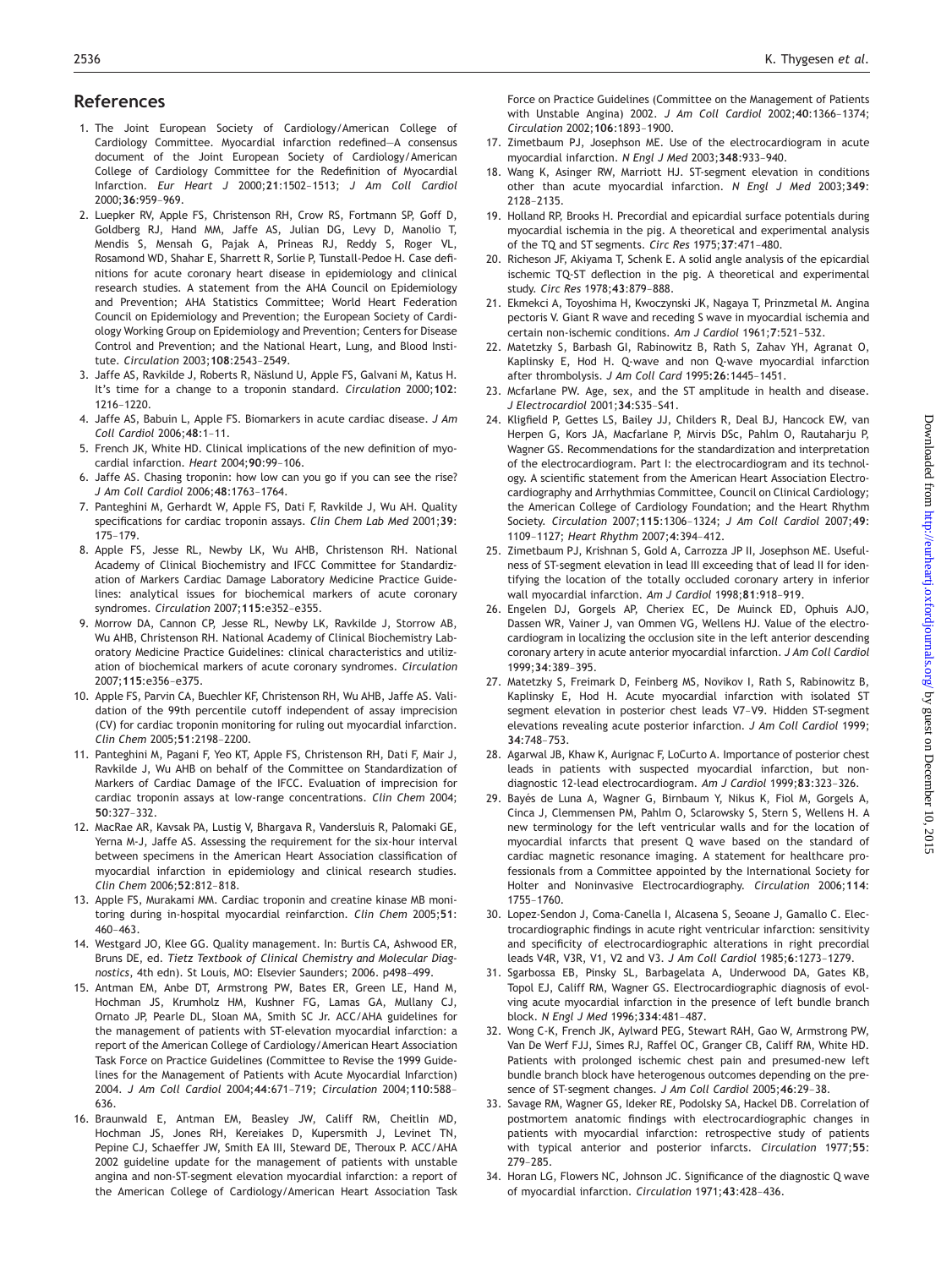- 35. Pahlm US, Chaitman BR, Rautaharju PM, Selvester RH, Wagner GS. Comparison of the various electrocardiographic scoring codes for estimating anatomically documented sizes of single and multiple infarcts of the left ventricle. Am J Cardiol 1998;<sup>81</sup>:809–815.
- 36. Rautaharju PM, Park LP, Chaitman BR, Rautaharju F, Zhang Z-M. The Novacode criteria for classification of ECG abnormalities and their clinically significant progression and regression. J Electrocardiol 1998;31: 157–187.
- 37. Porela P, Helenius H, Pulkki K, Voipio-Pulkki LM. Epidemiological classification of acute myocardial infarction: time for a change? Eur Heart J 1999;<sup>20</sup>:1459–1464.
- 38. Yokoyama Y, Chaitman BR, Hardison RM, Guo P, Krone R, Stocke K, Gussak I, Attubato MJ, Rautaharju PM, Sopko G, Detre KM. Association between new ECG abnormalities after coronary revascularization and five year cardiac mortality in BARI randomized and registry patients. Am J Cardiol 2000;<sup>86</sup>:819–824.
- 39. Korosoglou G, Labadze N, Hansen A, Selter C, Giannitsis E, Katus H, Kuecherer H. Usefulness of real-time myocardial perfusion imaging in the evaluation of patients with first time chest pain. Am J Cardiol 2004;<sup>94</sup>:1225–1231.
- 40. Dakik HA, Howell JF, Lawrie GM, Espada R, Weilbaecher DG, He Z-X, Mahmarian JJ, Verani MS. Assessment of myocardial viability with 99mTc-sestamibi tomography before coronary bypass graft surgery: correlation with histopathology and postoperative improvement in cardiac function. Circulation 1997;<sup>96</sup>:2892–2898.
- 41. Medrano R, Lowry RW, Young JB, Weilbaecher DG, Michael LH, Afridi I, He Z-X, Mahmarian JJ, Verani MS. Assessment of myocardial viability with <sup>99m</sup>Tc-sestamibi in patients undergoing cardiac transplantation: a scintigraphic/pathological study. Circulation 1996;<sup>94</sup>:1010–1017.
- 42. Klein C, Nekolla SG, Bengel FM, Momose M, Sammer A, Haas F, Schnackenburg B, Delius W, Mudra H, Wolfram D, Schwaiger M. Assessment of myocardial viability with contrast- enhanced magnetic resonance imaging: comparison with positron emission tomography. Circulation 2002;<sup>105</sup>:162–167.
- 43. Wagner A, Mahrholdt H, Holly TA, Elliott MD, Regenfus M, Parker M, Klocke FJ, Bonow RO, Kim RJ, Judd RM. Contrast-enhanced MRI and routine single photon emission computed tomography (SPECT) perfusion imaging for detection of subendocardial myocardial infarcts: an imaging study. Lancet 2003;<sup>361</sup>:374–379.
- 44. Wackers FJ, Berger HJ, Johnstone DE, Goldman L, Reduto LA, Langou RA, Gottschalk A, Zaret BL. Multiple gated cardiac blood pool imaging for left ventricular ejection fraction: validation of the technique and assessment of variability. Am J Cardiol 1979;<sup>43</sup>:1159–1166.
- 45. Mahmarian JJ, Moye L, Verani MS, Eaton T, Francis M, Pratt CM. Criteria for the accurate interpretation of changes in left ventricular ejection fraction and cardiac volumes as assessed by rest and exercise gated radionuclide angiography. J Am Coll Cardiol 1991;<sup>18</sup>:112–119.
- 46. Lima JAC. Myocardial viability assessment by contrast-enhanced magnetic resonance imaging. J Am Coll Cardiol 2003;<sup>42</sup>:902–904.
- 47. Isbell DC, Kramer CM. Cardiovascular magnetic resonance: structure, function, perfusion, and viability. J Nucl Cardiol 2005;<sup>12</sup>:324–336.
- 48. Gosalia A, Haramati LB, Sheth MP, Spindola-Franco H. CT detection of acute myocardial infarction. Am J Roentgenol 2004;<sup>182</sup>:1563–1566.
- 49. Mahnken AH, Koos R, Katoh M, Wildberger JE, Spuentrup E, Buecker A, Günther RW, Kühl HP. Assessment of myocardial viability in reperfused acute myocardial infarction using 16-slice computed tomography in comparison to magnetic resonance imaging. J Am Coll Cardiol 2005;45: 2042–2047.
- 50. Buda AJ. The role of echocardiography in the evaluation of mechanical complications of acute myocardial infarction. Circulation 1991; <sup>84</sup>(Suppl I): I-109–I-121.
- 51. Peels C, Visser CA, Kupper AJ, Visser FC, Roos JP. Usefulness of twodimensional echocardiography for immediate detection of myocardial ischemia in the emergency room. Am J Cardiol 1990;<sup>65</sup>:687–691.
- 52. Sabia P, Abbott RD, Afrookteh A, Keller MW, Touchstone DA, Kaul S. Importance to two-dimensional echocardiographic assessment of left ventricular systolic function in patients presenting to the emergency room with cardiac-related symptoms. Circulation 1991;<sup>84</sup>:1615–1624.
- 53. Saeian K, Rhyne TL, Sagar KB. Ultrasonic tissue characterization for diagnosis of acute myocardial infarction in the coronary care unit. Am J Cardiol 1994;<sup>74</sup>:1211–1215.
- 54. Tatum JL, Jesse RL, Kontos MC, Nicholson CS, Schmidt KL, Roberts CS, Ornato JP. Comprehensive strategy for the evaluation and triage of the chest pain patients. Ann Emerg Med 1997;<sup>29</sup>:116–125.
- 55. Udelson JE, Beshansky JR, Ballin DS, Feldman JA, Griffith JL, Handler J, Heller GV, Hendel RC, Pope JH, Ruthazer R, Spiegler EJ, Woolard RH,

Selker HP. Myocardial perfusion imaging for evaluation and triage of patients with suspected acute cardiac ischemia: a randomized controlled trial. JAMA 2002;<sup>288</sup>:2693–2700.

- 56. Stowers SA, Eisenstein EL, Wackers FJT, Berman DS, Blackshear JL, Jones AD Jr, Szymanski TJ Jr, Lam LC, Simons TA, Natale D, Paige KA, Wagner GS. An economic analysis of an aggressive diagnostic strategy with single photon emission computed tomography myocardial perfusion imaging and early exercise stress testing in emergency department patients who present with chest pain but non-diagnostic electrocardiograms: results from a randomized trial. Ann Emerg Med 2000;<sup>35</sup>:17–25.
- 57. Kim RJ, Fieno DS, Parrish TB, Harris K, Chen E-L, Simonetti O, Bundy J, Finn JP, Klocke FJ, Judd RM. Relationship of MRI delayed contrast enhancement to irreversible necrosis, infarct age, and contractile function. Circulation 1999;<sup>100</sup>:1992–2002.
- 58. Harris BM, Nageh T, Marsden JT, Thomas MR, Sherwood RA. Comparison of cardiac troponin T and I and CK-MB for the detection of minor myocardial damage during interventional cardiac procedures. Ann Clin Biochem 2000;<sup>37</sup>:764–769.
- 59. Januzzi JL, Lewandrowski K, MacGillivray TE, Newell JB, Kathiresan S, Servoss SJ, Lee-Lewandrowski E. A comparison of cardiac troponin T and creatine kinase-MB for patient evaluation after cardiac surgery. J Am Coll Cardiol 2002;<sup>39</sup>:1518–1523.
- 60. Holmvang L, Jurlander B, Rasmussen C, Thiis JJ, Grande P, Clemmensen P. Use of biochemical markers of infarction for diagnosing perioperative myocardial infarction and early graft occlusion after coronary artery bypass surgery. Chest 2002;<sup>121</sup>:103–111.
- 61. Miller WL, Garratt KN, Burritt MF, Reeder GS, Jaffe AS. Timing of peak troponin T and creatine kinase-MB elevations after percutaneous coronary intervention. Chest 2004;<sup>25</sup>:275–280.
- 62. Anderson KM, Califf RM, Stone GW, Neumann F-J, Montalescot G, Miller DP, Ferguson JJ III, Willerson JT, Weisman HF, Topol EJ. Long-term mortality benefit with abciximab in patients undergoing percutaneous coronary intervention. J Am Coll Cardiol 2001;<sup>37</sup>:2059–2065.
- 63. Akkerhuis KM, Alexander JH, Tardiff BE, Boersma E, Harrington RA, Lincoff AM, Simoons ML. Minor myocardial damage and prognosis: are spontaneous and percutaneous coronary intervention-related events different? Circulation 2002;<sup>105</sup>:554–556.
- 64. Saadeddin SM, Habbab MA, Sobki SH, Ferns GA. Minor myocardial injury after elective uncomplicated successful PTCA with or without stenting: detection by cardiac troponins. Catheter Cardiovasc Intervent 2001;53: 188–192.
- 65. Ricciardi MJ, Wu E, Davidson CJ, Choi KM, Klocke FJ, Bonow RO, Judd RM, Kim RJ. Visualization of discrete microinfarction after percutaneous coronary intervention associated with mild creatine kinase-MB elevation. Circulation 2001;<sup>103</sup>:2780–2783.
- 66. Ricciardi MJ, Davidson CJ, Gubermikoff G, Beohar N, Eckman LJ, Parker MA, Bonow RO. Troponin I elevation and cardiac events after percutaneous coronary intervention. Am Heart J 2003;145: 522–528.
- 67. Herrman J. Peri-procedural myocardial injury: 2005 update. Eur Heart J 2005;<sup>26</sup>:2493–2519.
- 68. Selvanayagam JB, Porto I, Channon K, Petersen SE, Francis JM, Neubauer S, Banning AP. Troponin elevation after percutaneous coronary intervention directly represents the extent of irreversible myocardial injury: insights from cardiovascular magnetic resonance imaging. Circulation 2005;<sup>111</sup>:1027–1032.
- 69. Benoit MO, Paris M, Silleran J, Fiemeyer A, Moatti N. Cardiac troponin I: its contribution to the diagnosis of perioperative myocardial infarction and various complications of cardiac surgery. Crit Care Med 2001;29: 1880–1886.
- 70. Kovacevic R, Majkic-Singh N, Ignjatovic S, Otasevic P, Obrenovic R, Paris M, Vilotijevic B, Guermonprez JL. Troponin T levels in detection of perioperative myocardial infarction after coronary artery bypass surgery. Clin Lab 2004;<sup>50</sup>:437–445.
- 71. Noora J, Ricci C, Hastings D, Hills S, Cybulsky I. Determination of troponin I release after CABG surgery. J Card Surg 2005;<sup>20</sup>:129–135.
- 72. Selvanayagam JB, Pigott D, Balacumaraswami L, Petersen SE, Neubauer S, Taggart DP. Relationship of irreversible myocardial injury to troponin I and creatine kinase-MB elevation after coronary artery bypass surgery: insights from cardiovascular magnetic resonance imaging. J Am Coll Cardiol 2005;<sup>45</sup>:629–631.
- 73. Costa MA, Carere RG, Lichtenstein SV, Foley DP, de Valk V, Lindenboom W, Roose PCH, van Geldorp TR, Macaya C, Castanon JL, Fernández-Avilèz F, Gonzáles JH, Heyer G, Unger F, Serruys PW. Incidence, predictors, and significance of abnormal cardiac enzyme rise in patients treated with